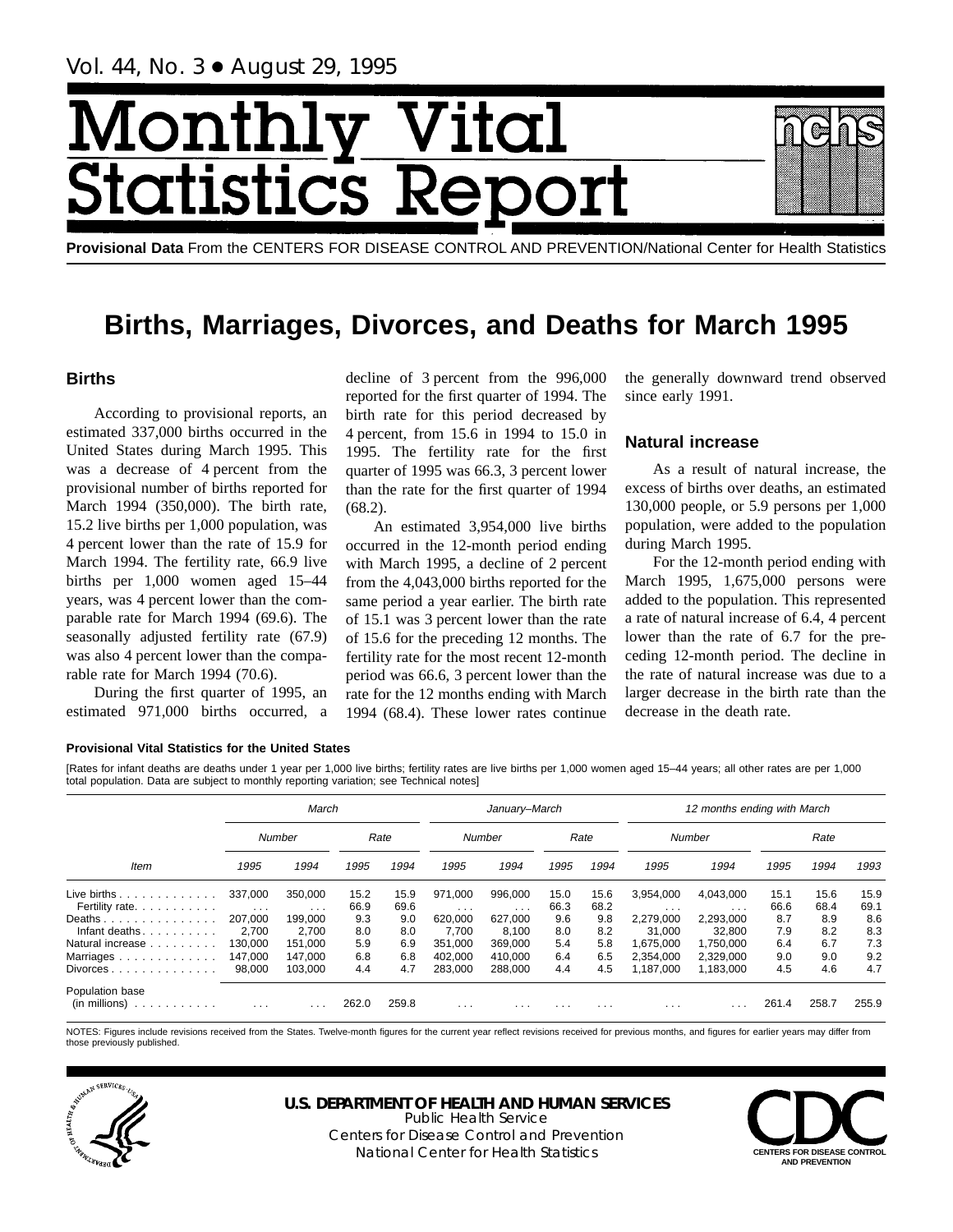**2** Monthly Vital Statistics Report • Vol. 44, No. 3 • August 29, 1995

### **Marriages**

The estimated number of marriages and the marriage rate per 1,000 population for March 1995 were unchanged from March 1994. For both years the number of marriages was 147,000 and the marriage rate was 6.8.

There were 402,000 marriages performed in the first quarter of 1995, a 2-percent decline from the comparable period a year earlier (410,000). The marriage rate for the period was also 2 percent lower in 1995 (6.4) than in 1994 (6.5).

Although the number of marriages for January–March was lower in 1995 than in 1994, the number for the 12-month period ending with March 1995 (2,354,000) was 1 percent higher than the number for the same period a year earlier (2,329,000). The marriage rate for the 12-month period remained unchanged at 9.0.

## **Divorces**

Approximately 98,000 couples divorced in March 1995, 5 percent fewer than in March of the previous year (103,000). The divorce rate for March per 1,000 population was 6 percent lower in 1995 (4.4) than in 1994 (4.7).

The number and rate of divorces for the first quarter of 1995 were 2 percent lower than for the comparable period in 1994. The number of divorces dropped from 288,000 to 283,000 while the divorce rate declined from 4.5 to 4.4.

Approximately 1,187,000 couples divorced during the 12-month period ending with March 1995, a slight increase over the number for the same period a year earlier (1,183,000). Despite the slight increase in the number, the divorce rate for the current 12-month period (4.5) was 2 percent lower than the rate for the period ending with March 1994 (4.6).

## **Deaths**

For March 1995 there were an estimated 207,000 deaths in the United States. The death rate was 9.3 deaths per 1,000 population, 3 percent higher than the rate of 9.0 for March a year earlier. Among the 207,000 deaths for March 1995 were 2,700 deaths at ages under 1 year.



**0**

**14**

**15**

**16**

**17**

**18**

**Provisional birth rates per 1,000 population by month: United States, 1993–95**



**Provisional seasonally adjusted fertility rates per 1,000 women aged 15–44 years: United States, 1991–95**



**Provisional marriage rates per 1,000 population by month: United States, 1993–95**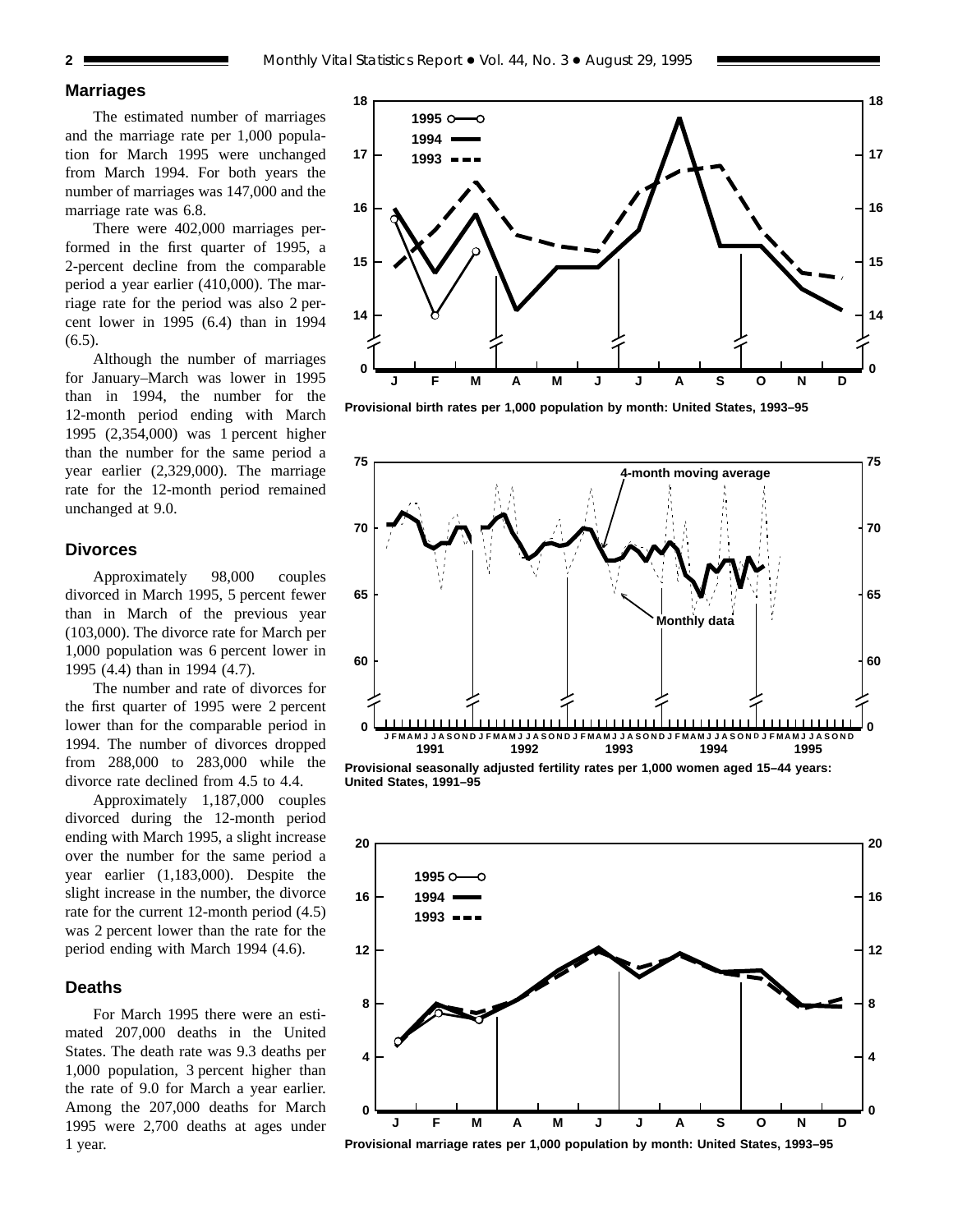According to provisional statistics, there were 620,000 deaths during the first quarter of 1995, 1 percent lower than estimated for the first quarter of 1994 (627,000). The death rate, 9.6 per 1,000 population, was 2 percent lower than the rate of 9.8 for the first quarter of 1994. Among the 620,000 deaths for the first quarter of 1995 were 7,700 deaths at ages under 1 year, yielding an infant mortality rate of 8.0 per 1,000 live births compared with a rate of 8.2 for the comparable 3-month period in 1994. The change in the infant mortality rate was not statistically significant.

The death rate for the 12 months ending with March 1995 was 8.7 deaths per 1,000 population, 2 percent lower than the rate of 8.9 for the comparable 12-month period a year earlier. The infant mortality rate for this 12-month period was 7.9 per 1,000 live births, 4 percent lower than the rate of 8.2 for the 12 months ending with March 1994.

*Current Mortality Sample, 12 months ending with February 1995—*The provisional death rate for the 12 months ending with February 1995 was 869.5 per 100,000 population, 3 percent lower than the rate of 894.5 for the 12-month period ending with February 1994. The provisional age-adjusted death rate for the 12-month period ending with February 1995 was 504.7 per 100,000 U.S. standard million population, 3 percent lower than the rate of 519.7 for the 12-month period ending with February 1994. Ageadjusted death rates control for changes and variations in the age composition of the population; therefore, they are better indicators than crude rates for showing changes in mortality risk over time and for showing differences between race-sex groups within the population. Among the race-sex groups, the estimated ageadjusted death rates decreased for white males, white females, black males, and black females. By age the death rate for the total population decreased for the following age groups: under 1 year, 45–54 years, 55–64 years, 65–74 years, 75–84 years, and 85 years and over.

Among the major causes of death, the estimated death rate decreased between the two successive 12-month periods for Diseases of heart and Homicide and legal intervention. The death rate increased between the two successive



**Provisional death rates per 1,000 population by month: United States, 1993–95**



**Provisional infant mortality rates per 1,000 live births by month: United States, 1993–95**



**Provisional birth rates per 1,000 population for successive 12-month periods ending with month indicated: United States, 1991–95**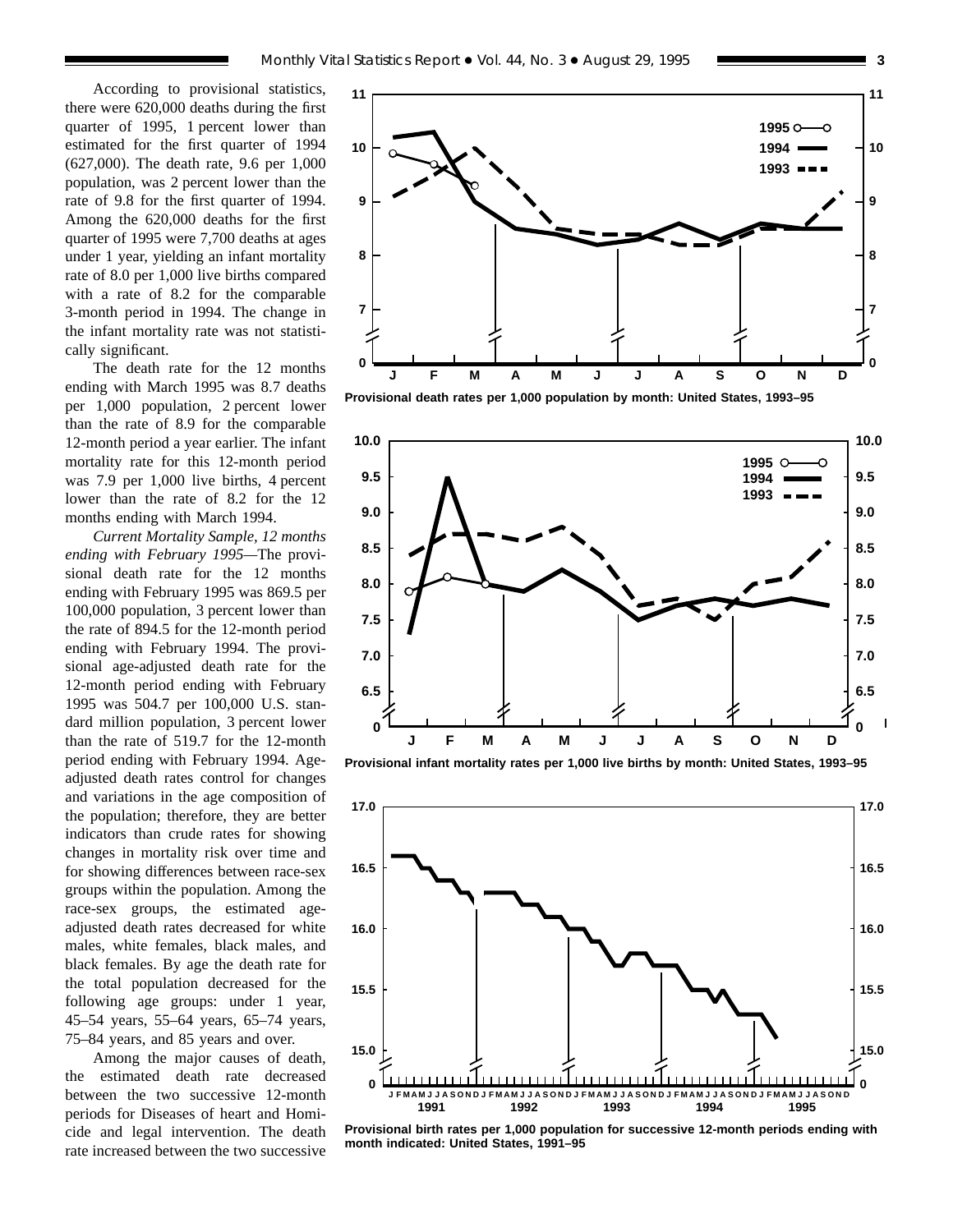12-month periods for Human immunodeficiency virus infection.

The death rate for injury by firearms for the 12 months ending with February 1995 was 14.5 per 100,000 population, compared with a rate of 15.1 for the comparable 12-month period a year earlier. The change in the death rate for injury by firearms was not statistically significant.

The infant mortality rate for the 12 months ending with February 1995 was 786.2 per 100,000 live births, 5 percent lower than the rate of 825.4 for the same 12-month period a year earlier. For infants under 28 days of age, the 12-month rate ending February 1995 was 496.5, 7 percent lower than the rate of 534.3 for the 12-month period a year earlier. The infant mortality rate for infants aged 28 days–11 months was 289.6 compared with a rate of 291.1 for the 12-month period a year earlier. The change in the mortality rates for infants aged 28 days–11 months was not statistically significant. Among causes of infant death, the infant mortality rate decreased between the two successive 12-month periods for Respiratory distress syndrome and Sudden infant death syndrome.



**Provisional marriage rates per 1,000 population for successive 12-month periods ending with month indicated: United States, 1991–95**



**Provisional divorce rates per 1,000 population for successive 12-month periods ending with month indicated: United States, 1991–95**



**Provisional death rates per 1,000 population for successive 12-month periods ending with month indicated: United States, 1991–95**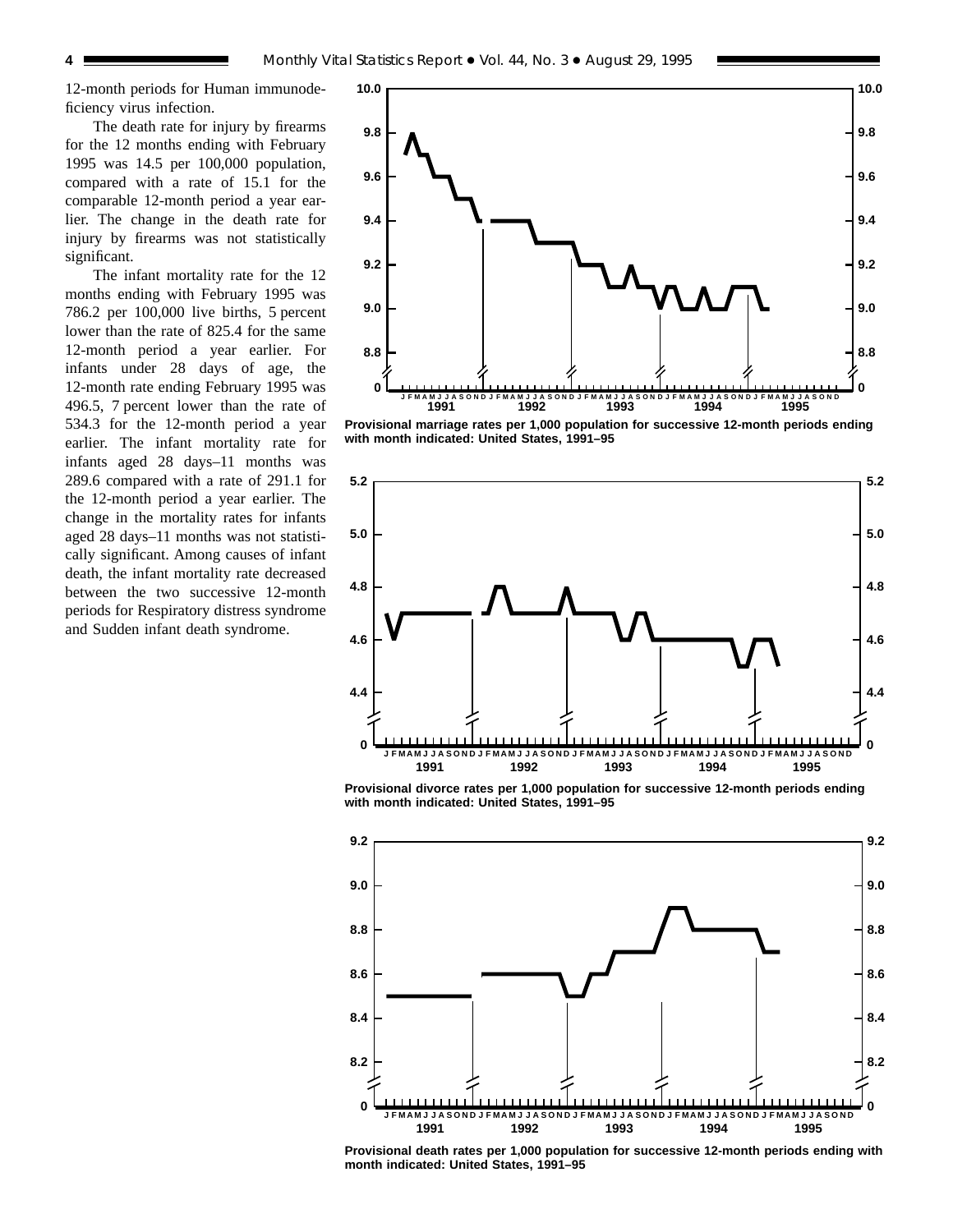

**Provisional infant mortality rates per 1,000 live births for successive 12-month periods ending with month indicated: United States, 1991–95**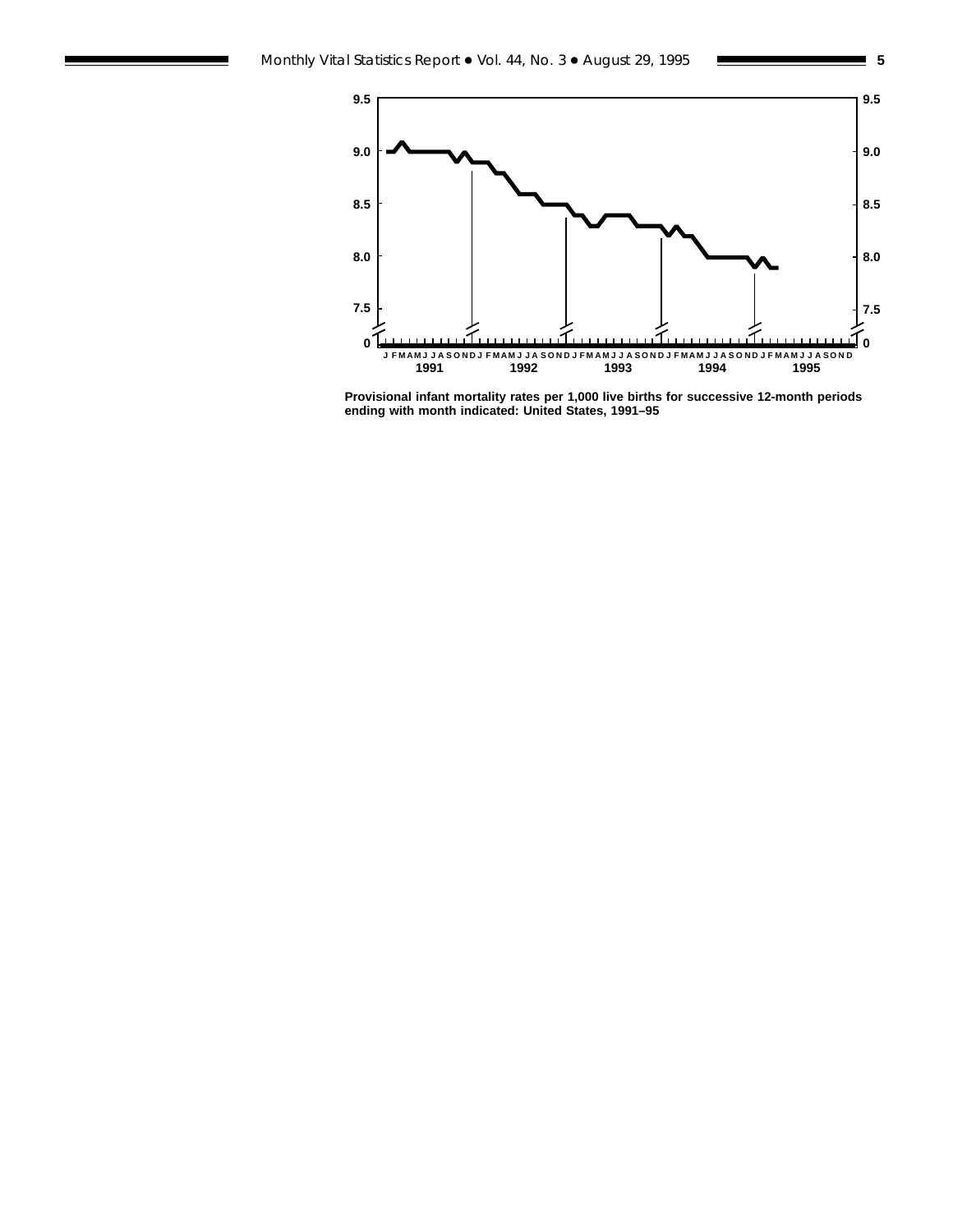# **Symbols**

- - Data not available
- . . . Category not applicable
- Quantity zero
- 0.0 Quantity more than zero but less than 0.05
- \* Figure does not meet standards of reliability or precision (see Technical notes)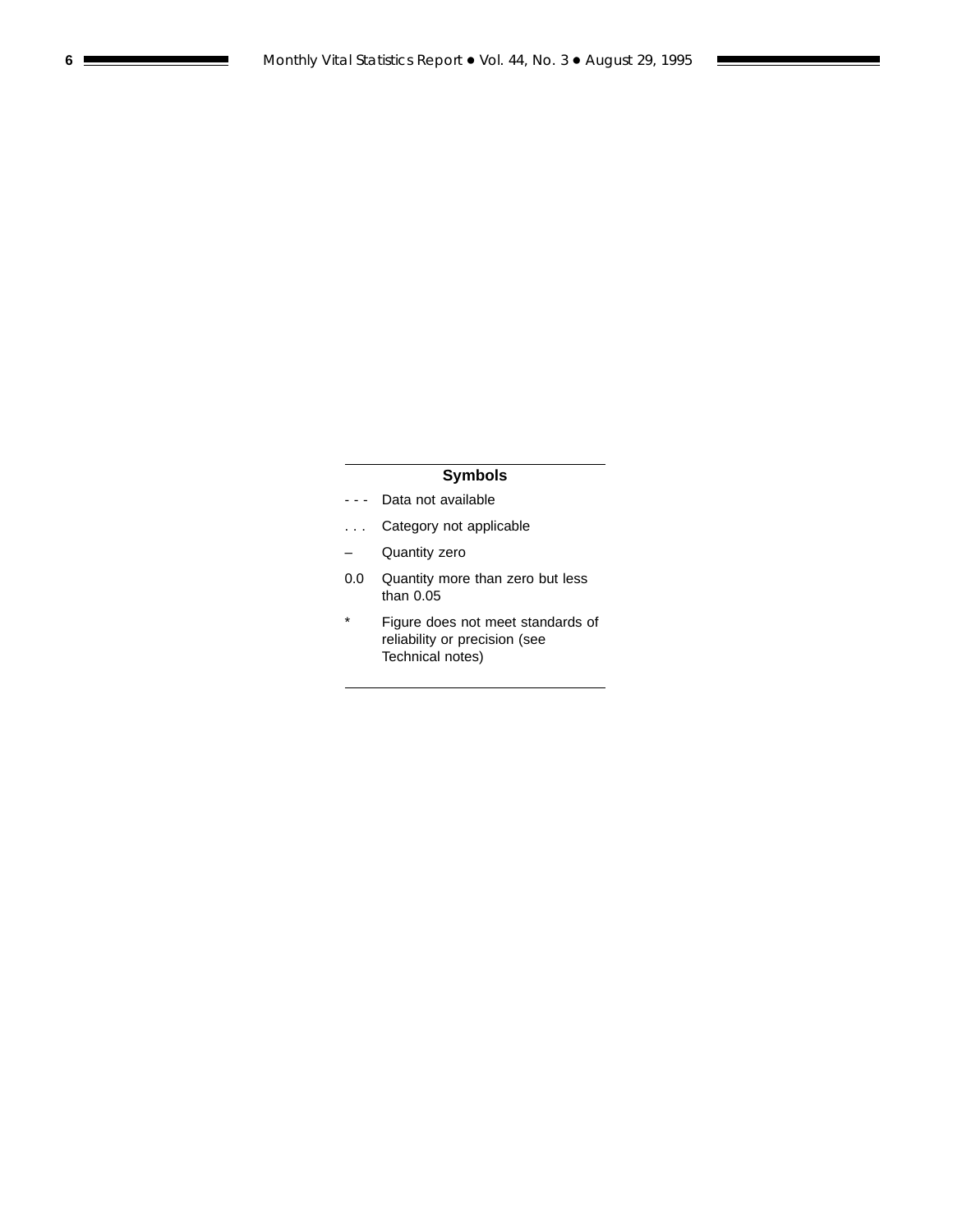#### **Table 1. Provisional number of live births, marriages, divorces, deaths, and infant deaths and rates, by month: United States, January 1994–March 1995**

[Data are provisional and are subject to monthly reporting variation; see Technical notes]

|                            | Live births |                                 |                                          | Marriages                           |         | Divorces                        |         |                                 | Deaths  |                                 | Infant deaths |                                  |
|----------------------------|-------------|---------------------------------|------------------------------------------|-------------------------------------|---------|---------------------------------|---------|---------------------------------|---------|---------------------------------|---------------|----------------------------------|
|                            |             |                                 | Rate per 1,000 women<br>aged 15-44 years |                                     |         |                                 |         |                                 |         |                                 |               |                                  |
| Period                     | Number      | Rate per<br>1,000<br>population | Unadjusted                               | Seasonally<br>adjusted <sup>1</sup> | Number  | Rate per<br>1,000<br>population | Number  | Rate per<br>1,000<br>population | Number  | Rate per<br>1,000<br>population | Number        | Rate per<br>1,000<br>live births |
| 1994:                      |             |                                 |                                          |                                     |         |                                 |         |                                 |         |                                 |               |                                  |
| January                    | 352,000     | 16.0                            | 69.9                                     | 73.4                                | 107,000 | 4.9                             | 97,000  | 4.4                             | 224,000 | 10.2                            | 2,500         | 7.3                              |
| February                   | 294,000     | 14.8                            | 64.8                                     | 66.1                                | 156,000 | 8.0                             | 88,000  | 4.4                             | 204,000 | 10.3                            | 2,900         | 9.5                              |
| March                      | 350.000     | 15.9                            | 69.6                                     | 70.6                                | 147,000 | 6.8                             | 103,000 | 4.7                             | 199,000 | 9.0                             | 2,700         | 8.0                              |
| April<br>.                 | 302,000     | 14.1                            | 62.0                                     | 63.5                                | 175,000 | 8.3                             | 100,000 | 4.7                             | 182,000 | 8.5                             | 2,500         | 7.9                              |
| May<br>.                   | 329,000     | 14.9                            | 65.3                                     | 65.8                                | 232,000 | 10.5                            | 104,000 | 4.7                             | 186,000 | 8.4                             | 2,700         | 8.2                              |
| June                       | 319.000     | 14.9                            | 65.5                                     | 64.2                                | 262,000 | 12.2                            | 103,000 | 4.8                             | 176,000 | 8.2                             | 2,500         | 7.9                              |
| July                       | 346,000     | 15.6                            | 68.6                                     | 65.8                                | 222,000 | 10.0                            | 98,000  | 4.4                             | 184,000 | 8.3                             | 2,600         | 7.5                              |
| August $\ldots$ , $\ldots$ | 392,000     | 17.7                            | 77.7                                     | 73.4                                | 262,000 | 11.8                            | 99,000  | 4.5                             | 190,000 | 8.6                             | 2,800         | 7.7                              |
| September                  | 329.000     | 15.3                            | 67.4                                     | 63.4                                | 224,000 | 10.4                            | 99,000  | 4.6                             | 178,000 | 8.3                             | 2,500         | 7.8                              |
| October                    | 340.000     | 15.3                            | 67.3                                     | 67.6                                | 232,000 | 10.5                            | 99,000  | 4.5                             | 190,000 | 8.6                             | 2,600         | 7.7                              |
| November                   | 313.000     | 14.5                            | 64.1                                     | 66.1                                | 171,000 | 7.9                             | 98,000  | 4.5                             | 182,000 | 8.5                             | 2,500         | 7.8                              |
| December                   | 314,000     | 14.1                            | 62.3                                     | 64.8                                | 173,000 | 7.8                             | 103,000 | 4.7                             | 190,000 | 8.5                             | 2,500         | 7.7                              |
| 1995:                      |             |                                 |                                          |                                     |         |                                 |         |                                 |         |                                 |               |                                  |
| January. $\ldots$          | 352,000     | 15.8                            | 69.7                                     | 73.2                                | 113,000 | 5.2                             | 96,000  | 4.3                             | 220,000 | 9.9                             | 2,700         | 7.9                              |
| February                   | 282,000     | 14.0                            | 61.8                                     | 63.1                                | 143,000 | 7.3                             | 89,000  | 4.5                             | 194,000 | 9.7                             | 2,400         | 8.1                              |
| March<br>.                 | 337,000     | 15.2                            | 66.9                                     | 67.9                                | 147,000 | 6.8                             | 98,000  | 4.4                             | 207,000 | 9.3                             | 2,700         | 8.0                              |

<sup>1</sup>The method of seasonal adjustment, developed by the U.S. Bureau of the Census, is described in The X-11 Variant of the Census Method II Seasonal Adjustment Program, Technical Paper No. 15 (1967 revision).

NOTE: Figures include all revisions received from the States and, therefore, may differ from those previously published.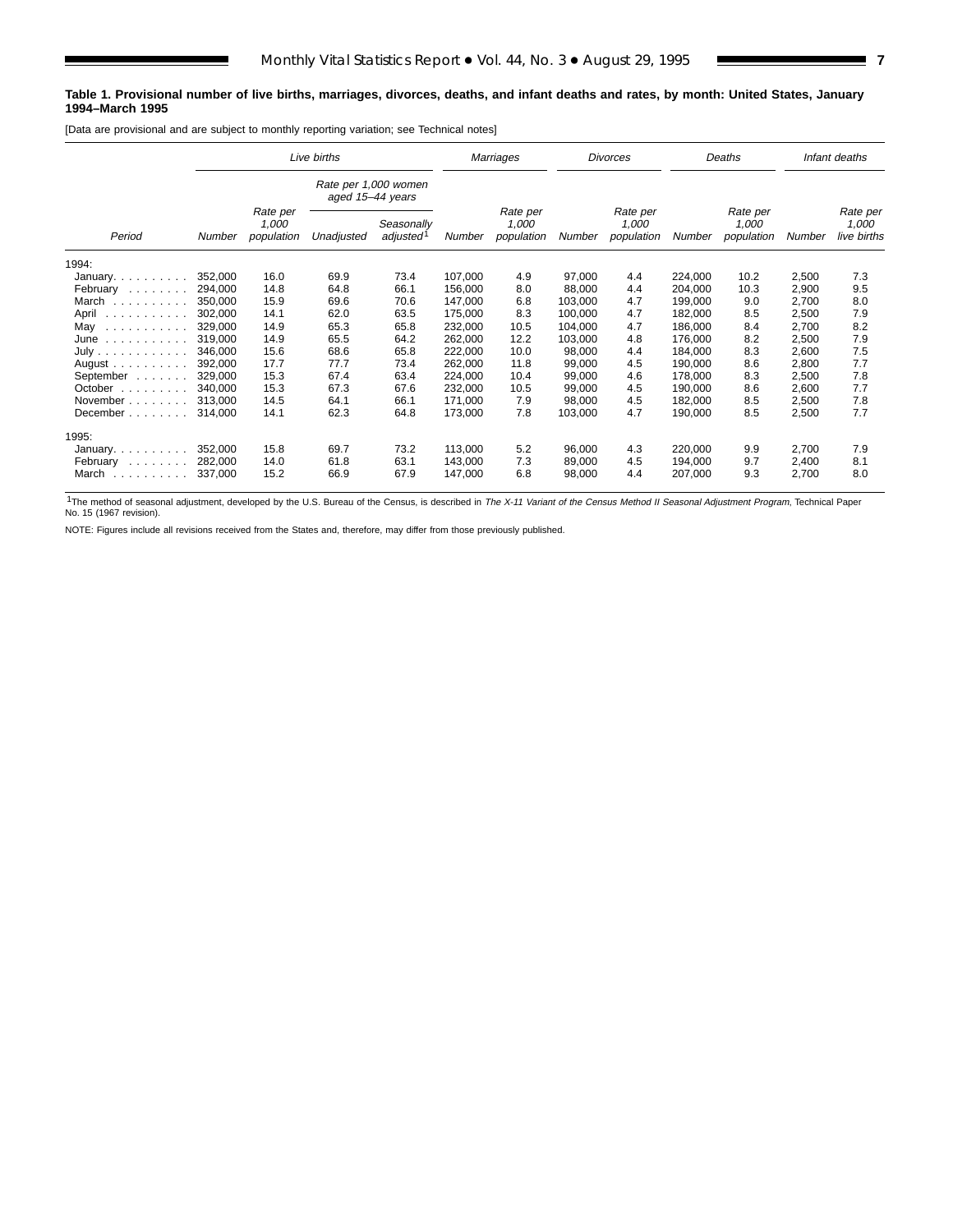# **Table 2. Provisional number of live births and deaths: each division and State, March 1994 and 1995, and cumulative figures, 1993–95**

[Data are estimates by State of residence; see Technical notes]

|                                                     |                 |                      | Live births     |                      |                      |               |                      | Deaths          | January–March        |                      |  |  |  |
|-----------------------------------------------------|-----------------|----------------------|-----------------|----------------------|----------------------|---------------|----------------------|-----------------|----------------------|----------------------|--|--|--|
|                                                     |                 | March                |                 | January–March        |                      |               | March                |                 |                      |                      |  |  |  |
| Area                                                | 1995            | 1994                 | 1995            | 1994                 | 1993                 | 1995          | 1994                 | 1995            | 1994                 | 1993                 |  |  |  |
| New England<br>Maine                                | 14,612<br>1,222 | 15,154<br>1,069      | 40,027<br>3,107 | 42,810<br>2,823      | 42,783<br>3,342      | 10,828<br>952 | 8,760<br>863         | 32,313<br>2,859 | 30,168<br>2,863      | 31,539<br>2,769      |  |  |  |
| New Hampshire                                       | 1,475           | 1,097                | 3,754           | 3,441                | 3,117                | 870           | 702                  | 2,559           | 2,402                | 2,271                |  |  |  |
| Vermont $\dots\dots\dots\dots\dots\dots$            | 516             | 590                  | 1,648           | 1,476                | 1,562                | 425           | 384                  | 1,427           | 1,198                | 1,143                |  |  |  |
| Massachusetts                                       | 5,440           | 7,508                | 19,152          | 20,867               | 22,518               | 5,546         | 3,528                | 15,886          | 13,306               | 15,281               |  |  |  |
| Rhode Island $\ldots$ ,                             | 1,095           | 1,084                | 2,742           | 2,981                | 3,009                | 863           | 806                  | 2,553           | 2,499                | 2,666                |  |  |  |
| Connecticut                                         | 4,864           | 3,806                | 9,624           | 11,222               | 9,235                | 2,172         | 2,477                | 7,029           | 7,900                | 7,409                |  |  |  |
| Middle Atlantic.                                    | 45,489          | 46,395               | 123,321         | 131,845              | 140,434              | 31,132        | 31,697               | 99,979          | 100,984              | 100,396              |  |  |  |
| New York. $\ldots$ , $\ldots$ , $\ldots$ , $\ldots$ | 23,639          | 22,650               | 59,929          | 67,211               | 69,082               | 14,075        | 14,701               | 45,780          | 46,204               | 46,467               |  |  |  |
|                                                     | 9,571           | 10,252               | 25,306          | 25,445               | 30,459               | 6,128         | 6,075                | 19,494          | 19,379               | 19,565               |  |  |  |
| New Jersey $\ldots$<br>Pennsylvania                 | 12,279          | 13,493               | 38,086          | 39,189               | 40,893               | 10,929        | 10,921               | 34,705          | 35,401               | 34,364               |  |  |  |
|                                                     |                 |                      |                 |                      |                      |               |                      |                 |                      |                      |  |  |  |
| East North Central                                  | 50,378          | 52,579               | 143,829         | 155,662              | 160,944              | 34,887        | 33,795               | 103,178         | 109,048              | 101,667              |  |  |  |
| Ohio.                                               | 11,863          | 12,330               | 35,588          | 40,481               | 39,427               | 8,801         | 8,919                | 26,983          | 30,507               | 26,675               |  |  |  |
| Indiana                                             | 3,956           | 7,009                | 12,998          | 20,129               | 20,060               | 4,555         | 4,465                | 13,134          | 14,317               | 13,786               |  |  |  |
| Illinois.                                           | 15,468          | 17,274               | 44,627          | 44,918               | 45,923               | 9,783         | 9,214                | 29,114          | 28,933               | 28,031               |  |  |  |
| Michigan                                            | 13,143          | 9,928                | 34,232          | 32,500               | 38,105               | 7,753         | 7,187                | 22,158          | 22,595               | 21,496               |  |  |  |
| Wisconsin                                           | 5,948           | 6,038                | 16,384          | 17,634               | 17,429               | 3,995         | 4,010                | 11,789          | 12,696               | 11,679               |  |  |  |
| West North Central                                  | 17,147          | 21,581               | 63,110          | 61,883               | 65,227               | 14,910        | 14,165               | 46,088          | 47,415               | 46,651               |  |  |  |
| Minnesota                                           | 5,334           | 5,364                | 14,895          | 15,624               | 15,612               | 3,150         | 2,946                | 9,744           | 9,899                | 9,373                |  |  |  |
| $lowa.$                                             | 1,035           | 2,956                | 10,354          | 8,258                | 9,284                | 2,498         | 2,351                | 6,472           | 7,206                | 8,203                |  |  |  |
| Missouri                                            | 5,746           | 5,382                | 19,184          | 18,987               | 19.996               | 4,522         | 4,264                | 16,169          | 16,014               | 15,432               |  |  |  |
| North Dakota                                        | 740             | 752                  | 2,141           | 2,063                | 2,130                | 504           | 489                  | 1,600           | 1,553                | 1,492                |  |  |  |
| South Dakota                                        | 1,204           | 1,054                | 2,696           | 2,636                | 2,651                | 663           | 636                  | 1,795           | 1,917                | 1,857                |  |  |  |
| Nebraska                                            | 1,835           | 1,863                | 5,607           | 5,261                | 5,646                | 1,296         | 1,253                | 3,983           | 3,878                | 3,964                |  |  |  |
| Kansas                                              | 1,253           | 4,210                | 8,233           | 9,054                | 9,908                | 2,277         | 2,226                | 6,325           | 6,948                | 6,330                |  |  |  |
| South Atlantic                                      | 52,932          | 57,837               | 166,942         | 166,303              | 168.168              | 40,353        | 37,902               | 121,150         | 118,471              | 111,254              |  |  |  |
| Delaware                                            | 754             | 882                  | 2,393           | 2,538                | 2,626                | 542           | 566                  | 1,606           | 1,639                | 1,565                |  |  |  |
| Maryland                                            | 6,283           | 6,329                | 18,442          | 15,613               | 17,840               | 3,819         | 3,894                | 10,791          | 9,903                | 11,462               |  |  |  |
| District of Columbia                                | 721             | 865                  | 2,161           | 2,457                | 2,480                | 559           | 595                  | 1,675           | 1,766                | 1,785                |  |  |  |
| Virginia                                            | 7,533           | 8,124                | 25,215          | 23,551               | 24,056               | 4,240         | 4,423                | 14,045          | 14,450               | 13,787               |  |  |  |
| West Virginia                                       | 2,041           | 2,473                | 5,379           | 5,900                | 5,999                | 2,132         | 2,026                | 5,420           | 5,819                | 5,365                |  |  |  |
| North Carolina                                      | 7,314           | 8,500                | 24,879          | 25,149               | 24,959               | 6,010         | 5,379                | 17,841          | 18,272               | 17,109               |  |  |  |
| South Carolina                                      | 3,888           | 4,911                | 12,278          | 13,578               | 13,414               | 2,793         | 2,563                | 8,645           | 8,173                | 8,170                |  |  |  |
| Georgia                                             | 10,207          | 9,751                | 30,891          | 28,709               | 28,746               | 5,363         | 6,054                | 16,424          | 16,412               | 13,237               |  |  |  |
| Florida                                             | 14,191          | 16,002               | 45,304          | 48,808               | 48,048               | 14,895        | 12,402               | 44,703          | 42,037               | 38,774               |  |  |  |
|                                                     |                 |                      |                 |                      |                      |               |                      |                 |                      |                      |  |  |  |
| East South Central                                  | 18,181          | 19,004               | 55,174          | 59,491               | 56,256               | 13,773        | 12,964               | 43,379          | 43,906               | 41,746               |  |  |  |
| Kentucky                                            | 4,551           | 4,644                | 12,257          | 13,134               | 12,851               | 3,540         | 3,406                | 11,264          | 10,690               | 9,982                |  |  |  |
| Tennessee                                           | 5,675           | 6,596                | 17,993          | 19,996               | 16,813               | 4,100         | 3,660                | 13,391          | 13,035               | 13,071               |  |  |  |
| Alabama                                             | 5,075           | 4,879                | 14,834          | 15,400               | 16,190               | 3,696         | 3,536                | 11,610          | 12,588               | 11,489               |  |  |  |
|                                                     | 2,880           | 2,885                | 10,090          | 10,961               | 10,402               | 2,437         | 2,362                | 7,114           | 7,593                | 7,204                |  |  |  |
| West South Central                                  | 37,986          | 42,371               | 129,636         | 118,880              | 123,803              | 22,285        | 20,836               | 65,522          | 68,404               | 65,375               |  |  |  |
| Arkansas                                            | 2,475           | 2,966                | 7,929           | 8,642                | 8,523                | 2,271         | 2,231                | 6,314           | 7,721                | 7,298                |  |  |  |
| Louisiana                                           | 5,375           | 6,874                | 18,733          | 18,333               | 20,413               | 3,457         | 4,142                | 10,902          | 11,443               | 12,232               |  |  |  |
| Oklahoma                                            | 4,123           | 3,535                | 11,184          | 11,998               | 11,272               | 3,104         | 2,726                | 8,734           | 9,092                | 8,861                |  |  |  |
| $Texas1$                                            | 26,013          | 28,996               | 91,790          | 79,907               | 83,595               | 13,453        | 11,737               | 39,572          | 40,148               | 36,984               |  |  |  |
| Mountain                                            | 23,591          | 21,233               | 62,413          | 58,926               | 60,397               | 10,995        | 10,146               | 28,812          | 28,918               | 29,382               |  |  |  |
| Montana                                             | 908             | 931                  | 2,672           | 2,500                | 2,677                | 676           | 583                  | 2,010           | 1,881                | 1,962                |  |  |  |
| Idaho                                               | 1,573           | 1,410                | 4,142           | 4,242                | 4,302                | 770           | 697                  | 2,164           | 2,254                | 2,109                |  |  |  |
| Wyoming                                             | 526             | 547                  | 1,655           | 1,488                | 1,562                | 297           | 285                  | 968             | 893                  | 883                  |  |  |  |
| Colorado                                            | 4,945           | 4,825                | 13,169          | 13,264               | 13,611               | 2,877         | 2,070                | 6,606           | 6,657                | 6,074                |  |  |  |
| New Mexico                                          | 2,028           | 2,561                | 6,664           | 7,178                | 6,784                | 1,180         | 1,309                | 3,147           | 3,354                | 3,207                |  |  |  |
| Arizona.                                            | 8,846           | 5,299                | 20,546          | 14,122               | 17,153               | 3,127         | 3,108                | 8,077           | 7,899                | 9,819                |  |  |  |
| Utah.                                               | 3,199           | 3,478                | 9,016           | 9,742                | 8,878                | 995           | 1,044                | 2,757           | 2,887                | 2,530                |  |  |  |
| $N$ evada                                           | 1,566           | 2,182                | 4,549           | 6,390                | 5,430                | 1,073         | 1,050                | 3,083           | 3,093                | 2,798                |  |  |  |
| Pacific.                                            | 71,709          | 68,533               | 178,308         | 192,864              | 185,455              | 27,547        | 28,838               | 79,961          | 80,449               | 73,973               |  |  |  |
| Washington                                          | 6,277           | 6,767                | 18,276          | 18,933               | 14,802               | 2,626         | 3,449                | 8,950           | 9,732                | 9,760                |  |  |  |
| $O$ regon $\ldots \ldots \ldots \ldots$             | 4,007           | 3,476                | 11,146          | 11,281               | 10,475               | 2,434         | 2,230                | 7,695           | 7,731                | 6,924                |  |  |  |
| California <sup>1</sup>                             | 58,900          | 55,650               | 141,889         | 154,211              | 153,054              | 21,597        | 22,316               | 60,780          | 60,526               | 54,878               |  |  |  |
| Alaska                                              | 995             | 1,080                | 2,711           | 3,796                | 2,299                | 200           | 203                  | 515             | 605                  | 424                  |  |  |  |
| Hawaii                                              | 1,530           | 1,560                | 4,286           | 4,643                | 4,825                | 690           | 640                  | 2,021           | 1,855                | 1,987                |  |  |  |
| Puerto Rico <sup>2</sup> .                          |                 |                      |                 |                      |                      |               |                      |                 |                      |                      |  |  |  |
|                                                     | 5,135           | $\sim$ $\sim$ $\sim$ | 15,200          | $\sim$ $\sim$ $\sim$ | $\sim$ $\sim$ $\sim$ | 2,558         | $\sim$ $\sim$ $\sim$ | 7,672           | $\sim$ $\sim$ $\sim$ | $\sim$ $\sim$ $\sim$ |  |  |  |

<sup>1</sup>Figures include adjustments for varying length of reporting periods; see Technical notes.<br><sup>2</sup>Data for Puerto Rico are not included in U.S. total figures.

NOTES: Figures include all revisions received from the States. Cumulative figures for the current year reflect revisions received for previous months, and figures for earlier years may differ from those previously published.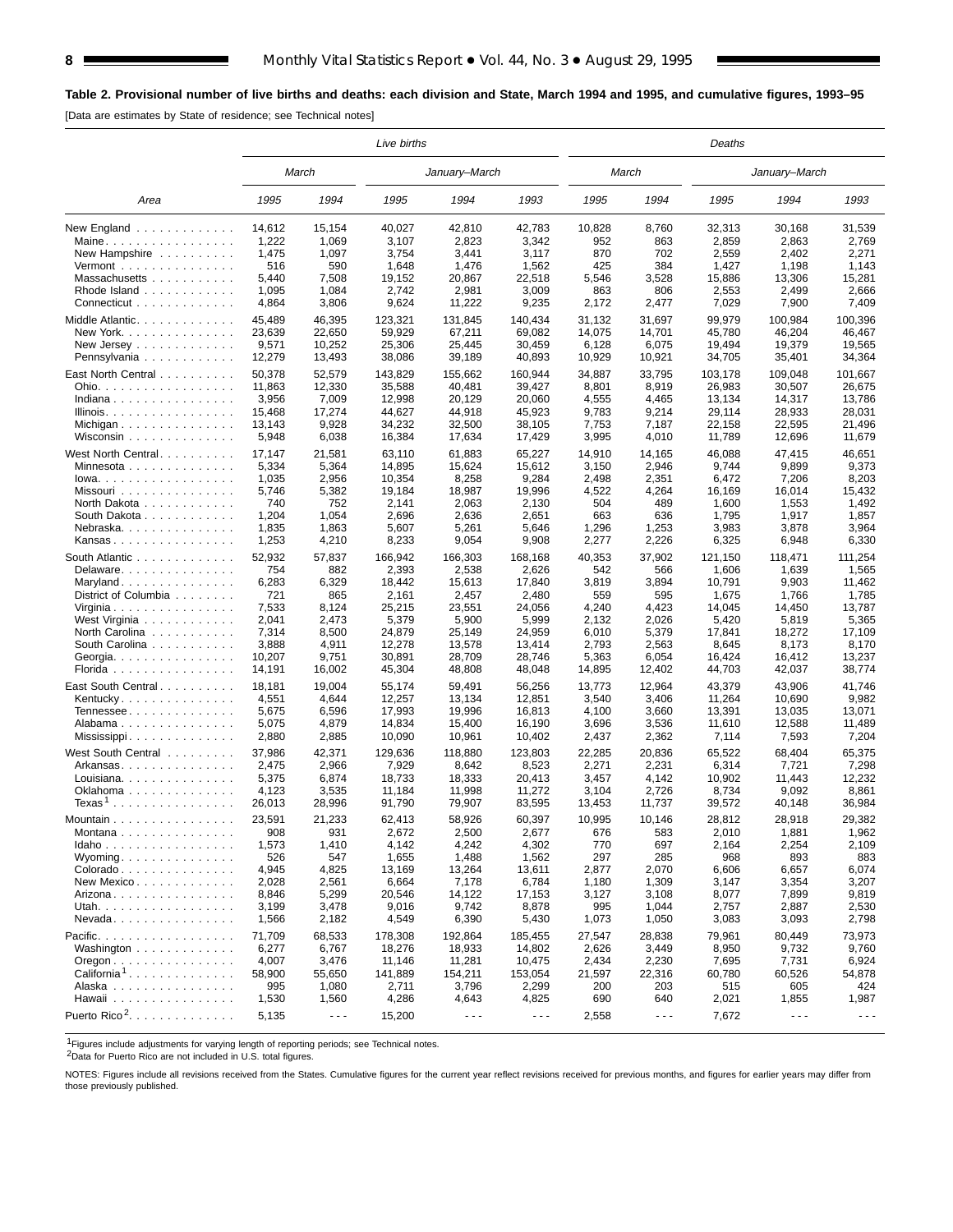[By State of occurrence. Number of events reported; see Technical notes. Divorces include reported annulments]

|                                                          |                      |                      | Marriages            |                      |                      |                                                                                                                                                                                                                                                                                                                                                                                              |                      | Divorces                    | January–March          |                      |  |  |  |
|----------------------------------------------------------|----------------------|----------------------|----------------------|----------------------|----------------------|----------------------------------------------------------------------------------------------------------------------------------------------------------------------------------------------------------------------------------------------------------------------------------------------------------------------------------------------------------------------------------------------|----------------------|-----------------------------|------------------------|----------------------|--|--|--|
|                                                          | March                |                      |                      | January-March        |                      | March                                                                                                                                                                                                                                                                                                                                                                                        |                      |                             |                        |                      |  |  |  |
| Area                                                     | 1995                 | 1994                 | 1995                 | 1994                 | 1993                 | 1995                                                                                                                                                                                                                                                                                                                                                                                         | 1994                 | 1995                        | 1994                   | 1993                 |  |  |  |
| New England                                              | 6,297                | 4,418                | 15,090               | 16,706               | 12,667               | 11,852                                                                                                                                                                                                                                                                                                                                                                                       | 3,555                | 15,815                      | 8,943                  | 10,582               |  |  |  |
| Maine                                                    | 375                  | 405                  | 1,023                | 1,079                | 992                  | 362                                                                                                                                                                                                                                                                                                                                                                                          | 461                  | 1,024                       | 904                    | 1,279                |  |  |  |
| New Hampshire                                            | 434                  | 399                  | 1,254                | 1,216                | 1,040                | 446                                                                                                                                                                                                                                                                                                                                                                                          | 386                  | 1,215                       | 1,162                  | 1,084                |  |  |  |
| Vermont $\dots\dots\dots\dots\dots\dots$                 | 276                  | 263                  | 905                  | 732                  | 864                  | 140                                                                                                                                                                                                                                                                                                                                                                                          | 140                  | 893                         | 653                    | 618                  |  |  |  |
| Massachusetts                                            | 2,626                | 2,213                | 7,343                | 10,419               | 6,413                | 552                                                                                                                                                                                                                                                                                                                                                                                          | 1,231                | 1,759                       | 2,732                  | 3,919                |  |  |  |
| Rhode Island                                             | 253                  | 278<br>860           | 757                  | 789                  | 837                  | 352<br>$\sim$ $\sim$ $\sim$                                                                                                                                                                                                                                                                                                                                                                  | 291                  | 924<br>$\sim$ $\sim$ $\sim$ | 847                    | 963<br>2,719         |  |  |  |
| Connecticut                                              | 2,333                |                      | 3,808                | 2,471                | 2,521                |                                                                                                                                                                                                                                                                                                                                                                                              | 1,046                |                             | 2,645                  |                      |  |  |  |
| Middle Atlantic.                                         | 15,989               | 14,999               | 40,805               | 39,159               | 44,759               | 12,151                                                                                                                                                                                                                                                                                                                                                                                       | 10,398               | 28,732                      | 28,258                 | 30,496               |  |  |  |
| New York <sup>2</sup> . $\ldots$                         | 10.132               | 8,630                | 25,008               | 22,305               | 26,163               | 6,356                                                                                                                                                                                                                                                                                                                                                                                        | 4,694                | 12,972                      | 13,463                 | 14,780               |  |  |  |
| New Jersey                                               | 2,887                | 2,717                | 6,898                | 6,978                | 7,866                | 2,150                                                                                                                                                                                                                                                                                                                                                                                        | 2,334                | 6,043                       | 5,690                  | 6,270                |  |  |  |
| Pennsylvania                                             | 2,970                | 3,652                | 8,899                | 9,876                | 10,730               | 3,645                                                                                                                                                                                                                                                                                                                                                                                        | 3,370                | 9,717                       | 9,105                  | 9,446                |  |  |  |
| East North Central                                       | 17,358               | 18,107               | 51,276               | 50,099               | 52,499               | <sup>1</sup> 12,824                                                                                                                                                                                                                                                                                                                                                                          | <sup>1</sup> 12,608  | <sup>1</sup> 37,279         | <sup>1</sup> 35,246    | <sup>1</sup> 37,626  |  |  |  |
| Ohio.                                                    | 4,457                | 5,285                | 14,845               | 14,689               | 14,682               | 4,307                                                                                                                                                                                                                                                                                                                                                                                        | 4,094                | 12,372                      | 11,911                 | 12,293               |  |  |  |
| Indiana                                                  | 2,582                | 2,881                | 7,606                | 7,297                | 8,474                | $\sim$ $\sim$ $\sim$                                                                                                                                                                                                                                                                                                                                                                         | $- - -$              | .                           | $\sim$ $\sim$ $\sim$   | .                    |  |  |  |
| Illinois.                                                | 5,550                | 5,548                | 14,303               | 14,200               | 14,414               | 3,421                                                                                                                                                                                                                                                                                                                                                                                        | 3,288                | 9,627                       | 8,865                  | 10,408               |  |  |  |
| Michigan                                                 | 3,185                | 2,860                | 9,774                | 9,289                | 9,812                | 3,569                                                                                                                                                                                                                                                                                                                                                                                        | 3,613                | 10,820                      | 10,198                 | 10,320               |  |  |  |
| Wisconsin $\ldots \ldots \ldots \ldots$                  | 1,584                | 1,533                | 4,748                | 4,624                | 5,117                | 1,527                                                                                                                                                                                                                                                                                                                                                                                        | 1,613                | 4,460                       | 4,272                  | 4,605                |  |  |  |
| West North Central                                       | 7,052                | 6,778                | 24.142               | 22,504               | 25,508               | 6,133                                                                                                                                                                                                                                                                                                                                                                                        | 5,726                | 18,490                      | 19,090                 | 18,343               |  |  |  |
| Minnesota                                                | 1,407                | 1,305                | 4,074                | 3,826                | 3,966                | 1,333                                                                                                                                                                                                                                                                                                                                                                                        | 1,282                | 3,612                       | 4,105                  | 4,099                |  |  |  |
| $lowa. \ldots \ldots \ldots \ldots$                      | 1,103                | 958                  | 3,413                | 3,093                | 5,506                | 918                                                                                                                                                                                                                                                                                                                                                                                          | 945                  | 2,919                       | 2,947                  | 2,720                |  |  |  |
| Missouri                                                 | 1,995                | 1,838                | 8,631                | 7,275                | 8,093                | 2,422                                                                                                                                                                                                                                                                                                                                                                                        | 1,755                | 7,215                       | 6,541                  | 6,230                |  |  |  |
| North Dakota                                             | 177                  | 197                  | 566                  | 588                  | 645                  | 225                                                                                                                                                                                                                                                                                                                                                                                          | 197                  | 543                         | 520                    | 513                  |  |  |  |
| South Dakota                                             | 393                  | 401                  | 1,184                | 1,110                | 1,169                | 261                                                                                                                                                                                                                                                                                                                                                                                          | 256                  | 725                         | 668                    | 701                  |  |  |  |
| Nebraska                                                 | 746                  | 764                  | 1,929                | 1,969                | 1,884                | 474                                                                                                                                                                                                                                                                                                                                                                                          | 611                  | 1,530                       | 1,663                  | 1,550                |  |  |  |
| Kansas                                                   | 1,231                | 1,315                | 4,345                | 4,643                | 4,245                | 500                                                                                                                                                                                                                                                                                                                                                                                          | 680                  | 1,946                       | 2,646                  | 2,530                |  |  |  |
|                                                          |                      |                      | 90,624               |                      |                      |                                                                                                                                                                                                                                                                                                                                                                                              | 21,307               |                             |                        |                      |  |  |  |
| South Atlantic<br>Delaware                               | 34,839<br>301        | 32,543<br>257        | 744                  | 89,727<br>745        | 91,111<br>845        | 18,489<br>327                                                                                                                                                                                                                                                                                                                                                                                | 287                  | 53,710<br>1,023             | 56,086<br>750          | 56,333<br>739        |  |  |  |
| Maryland                                                 | 2,435                | 2,351                | 6,977                | 7,199                | 7,043                | 1,359                                                                                                                                                                                                                                                                                                                                                                                        | 1,587                | 3,731                       | 3,972                  | 4,078                |  |  |  |
| District of Columbia                                     | 186                  | 106                  | 270                  | 216                  | 275                  | 100                                                                                                                                                                                                                                                                                                                                                                                          | 166                  | 248                         | 460                    | 319                  |  |  |  |
| Virginia                                                 | 4,630                | 4,175                | 12,611               | 12,628               | 12,822               | 1,569                                                                                                                                                                                                                                                                                                                                                                                        | 2,399                | 5,907                       | 6,584                  | 6,736                |  |  |  |
| West Virginia                                            | 372                  | 634                  | 1,430                | 1,838                | 2,470                | 626                                                                                                                                                                                                                                                                                                                                                                                          | 932                  | 1,768                       | 2,477                  | 2,473                |  |  |  |
| North Carolina                                           | 4,251                | 2,872                | 11,098               | 8,075                | 7,977                | 3,550                                                                                                                                                                                                                                                                                                                                                                                        | 3,410                | 8,756                       | 8,240                  | 8,023                |  |  |  |
| South Carolina                                           | 3,189                | 4,339                | 8,762                | 10,778               | 10,547               | 1,083                                                                                                                                                                                                                                                                                                                                                                                        | 1,259                | 3,289                       | 3,480                  | 3,406                |  |  |  |
| Georgia.                                                 | 4,861                | 5,392                | 13,089               | 13,175               | 13,424               | 3,106                                                                                                                                                                                                                                                                                                                                                                                        | 3,356                | 8,789                       | 8,945                  | 9,074                |  |  |  |
| Florida                                                  | 14,614               | 12,417               | 35,643               | 35,073               | 35,708               | 6,769                                                                                                                                                                                                                                                                                                                                                                                        | 7,911                | 20,199                      | 21,178                 | 21,485               |  |  |  |
|                                                          |                      |                      |                      |                      |                      |                                                                                                                                                                                                                                                                                                                                                                                              |                      |                             |                        |                      |  |  |  |
| East South Central                                       | 13,673               | 13,106               | 41,687               | 37,739               | 37,516               | 6,901                                                                                                                                                                                                                                                                                                                                                                                        | 9,017                | 23,298                      | 23,116                 | 23,171               |  |  |  |
| Kentucky                                                 | 3,083                | 3,363                | 10,034               | 9,576                | 7,988                | 1,639                                                                                                                                                                                                                                                                                                                                                                                        | 2,434                | 5,725                       | 5,375                  | 5,080                |  |  |  |
| Tennessee                                                | 6,097                | 4,944                | 18,799               | 14,839               | 15,780               | 2,362                                                                                                                                                                                                                                                                                                                                                                                        | 2,358                | 8,257                       | 7,721                  | 8,214                |  |  |  |
| Alabama                                                  | 2,745                | 3,092                | 8,583                | 8,882                | 8,954                | 1,218                                                                                                                                                                                                                                                                                                                                                                                        | 2,326                | 5,527                       | 6,605                  | 6,904                |  |  |  |
| Mississippi                                              | 1,748                | 1,707                | 4,271                | 4,442                | 4,794                | 1,682                                                                                                                                                                                                                                                                                                                                                                                        | 1,899                | 3,789                       | 3,415                  | 2,973                |  |  |  |
| West South Central                                       | 25,801               | 26,517               | 71,402               | 73,339               | 67,903               | 111,165                                                                                                                                                                                                                                                                                                                                                                                      | 111,125              | 133,645                     | 135,976                | 135,973              |  |  |  |
| Arkansas                                                 | 3,023                | 2,870                | 6,630                | 8,902                | 8,067                | 1,345                                                                                                                                                                                                                                                                                                                                                                                        | 1,463                | 3,088                       | 4,707                  | 3,987                |  |  |  |
| Louisiana.                                               | 2,297                | 3,439                | 7,857                | 9,017                | 5,999                | $- - -$                                                                                                                                                                                                                                                                                                                                                                                      | $\sim$ $\sim$ $\sim$ | .                           | $\sim$ $\sim$ $\sim$   | - - -                |  |  |  |
| Oklahoma                                                 | 2,222                | 2,301                | 5,652                | 6,023                | 6,075                | 1,823                                                                                                                                                                                                                                                                                                                                                                                        | 1,770                | 5,382                       | 5,242                  | 4,889                |  |  |  |
| Texas <sup>3</sup>                                       | 18,259               | 17,907               | 51,263               | 49,397               | 47,762               | 7,997                                                                                                                                                                                                                                                                                                                                                                                        | 7,892                | 25,175                      | 26,027                 | 27,097               |  |  |  |
| Mountain                                                 | 110,271              | 21,009               | 127,068              | 58,950               | 53,265               | 15,020                                                                                                                                                                                                                                                                                                                                                                                       | 7,741                | <sup>1</sup> 14.186         | 21,702                 | 118,915              |  |  |  |
| Montana                                                  | 370                  | 345                  | 914                  | 928                  | 1,042                | 353                                                                                                                                                                                                                                                                                                                                                                                          | 409                  | 920                         | 1,043                  | 999                  |  |  |  |
| Idaho                                                    | 1,253                | 1,012                | 3,396                | 3,554                | 2,761                | 594                                                                                                                                                                                                                                                                                                                                                                                          | 603                  | 1,704                       | 1,827                  | 1,719                |  |  |  |
| Wyoming                                                  | 194                  | 290                  | 764                  | 752                  | 681                  | 290                                                                                                                                                                                                                                                                                                                                                                                          | 319                  | 816                         | 706                    | 751                  |  |  |  |
| Colorado                                                 | 1,961                | 2,137                | 5,695                | 5,997                | 5,875                | $\sim$ $\sim$ $\sim$                                                                                                                                                                                                                                                                                                                                                                         | 1,755                | $\sim$ $\sim$ $\sim$        | 4,653                  | 4,775                |  |  |  |
| New Mexico <sup>4,5</sup>                                | 1,174                | 897                  | 2,916                | 2,433                | 2,409                | 941                                                                                                                                                                                                                                                                                                                                                                                          | 877                  | 2,477                       | 2,335                  | 2,454                |  |  |  |
| Arizona <sup>2</sup>                                     | 3,743                | 2,954                | 8,935                | 9,160                | 9,627                | 2,031                                                                                                                                                                                                                                                                                                                                                                                        | 1,874                | 6,018                       | 5,773                  | 6,099                |  |  |  |
| Utah.                                                    | 1,576                | 1,528                | 4,448                | 4,239                | 3,980                | 811                                                                                                                                                                                                                                                                                                                                                                                          | 760                  | 2,251                       | 2,296                  | 2,118                |  |  |  |
| $N$ evada                                                | $\sim$ $\sim$ $\sim$ | 11,846               | $\sim$ $\sim$ $\sim$ | 31,887               | 26,890               | $\frac{1}{2} \frac{1}{2} \frac{1}{2} \frac{1}{2} \frac{1}{2} \frac{1}{2} \frac{1}{2} \frac{1}{2} \frac{1}{2} \frac{1}{2} \frac{1}{2} \frac{1}{2} \frac{1}{2} \frac{1}{2} \frac{1}{2} \frac{1}{2} \frac{1}{2} \frac{1}{2} \frac{1}{2} \frac{1}{2} \frac{1}{2} \frac{1}{2} \frac{1}{2} \frac{1}{2} \frac{1}{2} \frac{1}{2} \frac{1}{2} \frac{1}{2} \frac{1}{2} \frac{1}{2} \frac{1}{2} \frac{$ | 1,144                | - - -                       | 3,069                  |                      |  |  |  |
| Pacific.                                                 | 19,094               | 21,100               | 53,127               | 58,397               | 64,334               | 14,300                                                                                                                                                                                                                                                                                                                                                                                       | 15,290               | 113,245                     | 113,960                | <sup>1</sup> 11,470  |  |  |  |
| Washington                                               | 2,000                | 2,745                | 7,542                | 6,794                | 7,281                | 2,370                                                                                                                                                                                                                                                                                                                                                                                        | 3,056                | 7,432                       | 7,742                  | 5,776                |  |  |  |
| $O$ regon $\ldots$ $\ldots$ $\ldots$ $\ldots$ $\ldots$ . | 1,694                | 1,500                | 4,805                | 4,261                | 3,792                | 1,187                                                                                                                                                                                                                                                                                                                                                                                        | 1,500                | 3,750                       | 4,344                  | 3,837                |  |  |  |
| California                                               | 13,624               | 15,055               | 35,580               | 42,334               | 48,426               | $\sim$ $\sim$ $\sim$                                                                                                                                                                                                                                                                                                                                                                         | $\sim$ $\sim$ $\sim$ | $\sim$ $\sim$ $\sim$        | $\sim$ $\sim$ $\sim$   | $- - -$              |  |  |  |
| Alaska                                                   | 336                  | 360                  | 1,044                | 1,076                | 903                  | 227                                                                                                                                                                                                                                                                                                                                                                                          | 318                  | 726                         | 817                    | 623                  |  |  |  |
| Hawaii                                                   | 1,440                | 1,440                | 4,156                | 3,932                | 3,932                | 516                                                                                                                                                                                                                                                                                                                                                                                          | 416                  | 1,337                       | 1,057                  | 1,234                |  |  |  |
| Puerto Rico <sup>6</sup> .                               | 2680                 | $\sim$ $\sim$ $\sim$ | 7395                 | $\sim$ $\sim$ $\sim$ | $\sim$ $\sim$ $\sim$ | $\sim$ $\sim$ $\sim$                                                                                                                                                                                                                                                                                                                                                                         | $\sim$ $\sim$ $\sim$ | $\sim$ $\sim$ $\sim$        | $\omega \equiv \omega$ | $\sim$ $\sim$ $\sim$ |  |  |  |
|                                                          |                      |                      |                      |                      |                      |                                                                                                                                                                                                                                                                                                                                                                                              |                      |                             |                        |                      |  |  |  |

1Excludes figures for State(s) shown below as not available.

<sup>2</sup>Figures for marriages are marriage licenses issued for some counties.

3Figures include adjustments for varying length of reporting periods; see Technical notes.

<sup>4</sup>Figures for marriages are marriage licenses issued.<br><sup>5</sup>Figures for divorces include estimates for some counties.

6Data for Puerto Rico are not included in U.S. total figures.

NOTES: Figures include all revisions received from the States. Cumulative figures for the current year reflect revisions received for previous months, and figures for earlier years may differ from those previously published.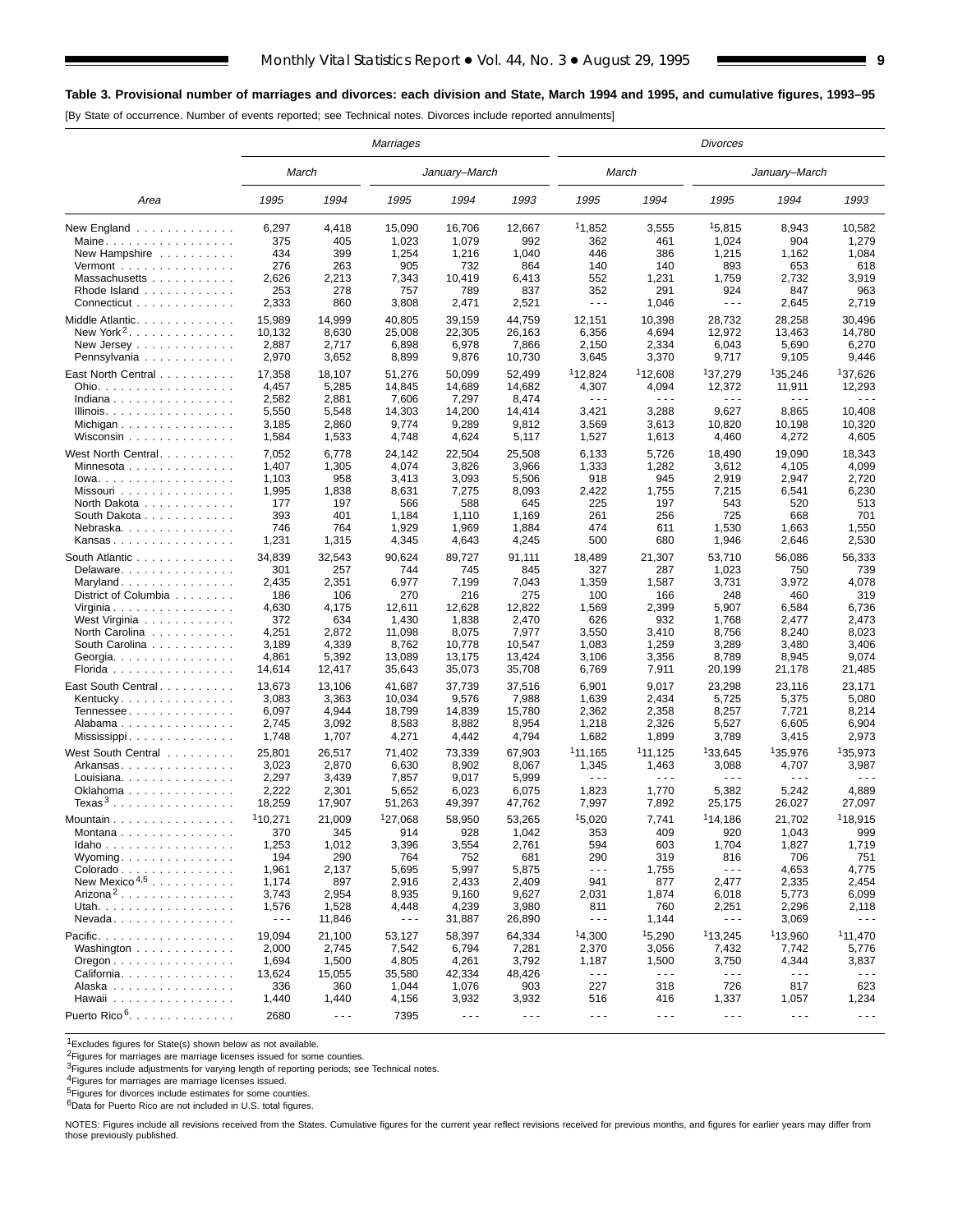#### **Table 4. Provisional number of deaths under 1 year and infant mortality rates: each division and State, 12 months ending with March 1994 and 1995**

[Data are estimates by State of residence; see Technical notes. Infant mortality rates are deaths under 1 year per 1,000 live births in specified area]

|                                                                                             |                      |                      | 12 months ending with March |         |
|---------------------------------------------------------------------------------------------|----------------------|----------------------|-----------------------------|---------|
|                                                                                             | 1995                 |                      | 1994                        |         |
| Area                                                                                        | Number               | Rate                 | Number                      | Rate    |
| New England. $\ldots \ldots \ldots \ldots \ldots \ldots \ldots \ldots \ldots \ldots \ldots$ | 1798                 | 16.1                 | 1,150                       | 6.3     |
|                                                                                             | 86                   | 5.9                  | 102                         | 7.0     |
| New Hampshire                                                                               | 92                   | 6.2                  | 85                          | 5.6     |
|                                                                                             | 49                   | 6.7                  | 40                          | 5.6     |
|                                                                                             | 491                  | 6.0                  | 470                         | 5.6     |
|                                                                                             | 80                   | 6.1                  | 118                         | 8.3     |
|                                                                                             | $\sim$ $\sim$ $\sim$ | $\sim$ $\sim$ $\sim$ | 335                         | 7.0     |
| Middle Atlantic                                                                             | 12,066               | 17.6                 | 4,582                       | 8.3     |
|                                                                                             | $\sim$ $\sim$ $\sim$ | $\sim$ $\sim$ $\sim$ | 2,257                       | 8.2     |
|                                                                                             | 863                  | 7.4                  | 992                         | 8.4     |
|                                                                                             | 1,203                | 7.7                  | 1,333                       | 8.5     |
|                                                                                             | 5,491                | 8.7                  | 5,948                       | 9.3     |
|                                                                                             | 1,327                | 8.4                  | 1,449                       | 9.2     |
|                                                                                             | 773                  | 10.1                 | 764                         | 9.0     |
|                                                                                             | 1,693                | 9.0                  | 1,888                       | 9.9     |
|                                                                                             | 1,167                | 8.2                  | 1,299                       | 9.4     |
|                                                                                             | 531                  | 7.9                  | 548                         | 7.9     |
|                                                                                             |                      | 7.6                  |                             | 8.1     |
| West North Central                                                                          | 1,932<br>441         | 6.9                  | 2,075<br>465                | 7.3     |
|                                                                                             | 247                  | 6.5                  | 255                         | 7.1     |
|                                                                                             | 594                  | 7.9                  | 654                         | 8.6     |
|                                                                                             | 60                   | 6.9                  | 63                          | 7.3     |
|                                                                                             | 123                  | 11.5                 | 117                         | 10.8    |
|                                                                                             | 194                  | 8.3                  | 189                         | 8.4     |
|                                                                                             | 273                  | 8.4                  | 332                         | 8.9     |
|                                                                                             | 15,665               | 18.7                 | 6,321                       | 9.4     |
| Delaware                                                                                    | 69                   | 6.8                  | 96                          | 9.2     |
|                                                                                             | 662                  | 8.9                  | 694                         | 9.5     |
|                                                                                             | $- - -$              | $\sim$ $\sim$ $\sim$ | 184                         | 18.9    |
|                                                                                             | 730                  | 7.5                  | 810                         | 8.6     |
|                                                                                             | 150                  | 7.1                  | 181                         | 8.2     |
|                                                                                             | 997                  | 9.8                  | 1,058                       | 10.5    |
|                                                                                             | 428                  | 8.6                  | 477                         | 8.8     |
|                                                                                             | 1,099                | 9.9                  | 1,218                       | 10.8    |
|                                                                                             | 1,530                | 8.2                  | 1,603                       | 8.3     |
|                                                                                             | 2,195                | 9.7                  | 2,179                       | 9.3     |
|                                                                                             | 415                  | 8.1                  | 431                         | 8.2     |
|                                                                                             | 718                  | 9.7                  | 671                         | 8.7     |
|                                                                                             | 629                  | 10.5                 | 620                         | 9.9     |
|                                                                                             | 433                  | 10.2                 | 457                         | 10.7    |
| West South Central                                                                          | 3,725                | 7.7                  | 3,862                       | 8.1     |
|                                                                                             | 304                  | 9.0                  | 304                         | 8.8     |
|                                                                                             | 646                  | 9.4                  | 646                         | 9.5     |
|                                                                                             | 433                  | 9.7                  | 402                         | 8.5     |
|                                                                                             | 2,342                | 7.0                  | 2,510                       | 7.7     |
|                                                                                             | 1,759                | 7.1                  | 1,744                       | 7.1     |
|                                                                                             | 98                   | 8.7                  | 82                          | 7.3     |
|                                                                                             | 118                  | 6.8                  | 130                         | 7.6     |
|                                                                                             | 60                   | 9.2                  | 37                          | 5.6     |
|                                                                                             | 348                  | 6.4                  | 407                         | 7.5     |
|                                                                                             | 241                  | 8.8                  | 251                         | 8.9     |
|                                                                                             | 545                  | 7.5                  | 477                         | 7.0     |
|                                                                                             | 229                  | 6.0                  | 220                         | 5.9     |
|                                                                                             | 120                  | 6.1                  | 140                         | 6.3     |
|                                                                                             | 4,627                | 6.4                  | 4,917                       | 6.6     |
|                                                                                             | 413                  | 5.3                  | 484                         | 6.4     |
|                                                                                             | 276                  | 6.5                  | 294                         | 6.8     |
| California <sup>2</sup>                                                                     | 3,741                | 6.6                  | 3,931                       | 6.7     |
|                                                                                             | 75                   | 6.8                  | 75                          | 6.2     |
|                                                                                             | 122                  | 6.5                  | 133                         | 6.9     |
|                                                                                             | $\sim$ $\sim$ $\sim$ | $\sim$ $\sim$ $\sim$ | $\sim$ $\sim$ $\sim$        | $- - -$ |

1Excludes figures for States shown below as not available.

2Figures include adjustments for varying length of reporting periods; see Technical notes.

3Data for Puerto Rico are not included in U.S. total figures.

NOTES: Figures include all revisions received from the States. Figures for the current year reflect revisions received for previous months, and figures for earlier years may differ from those previously published.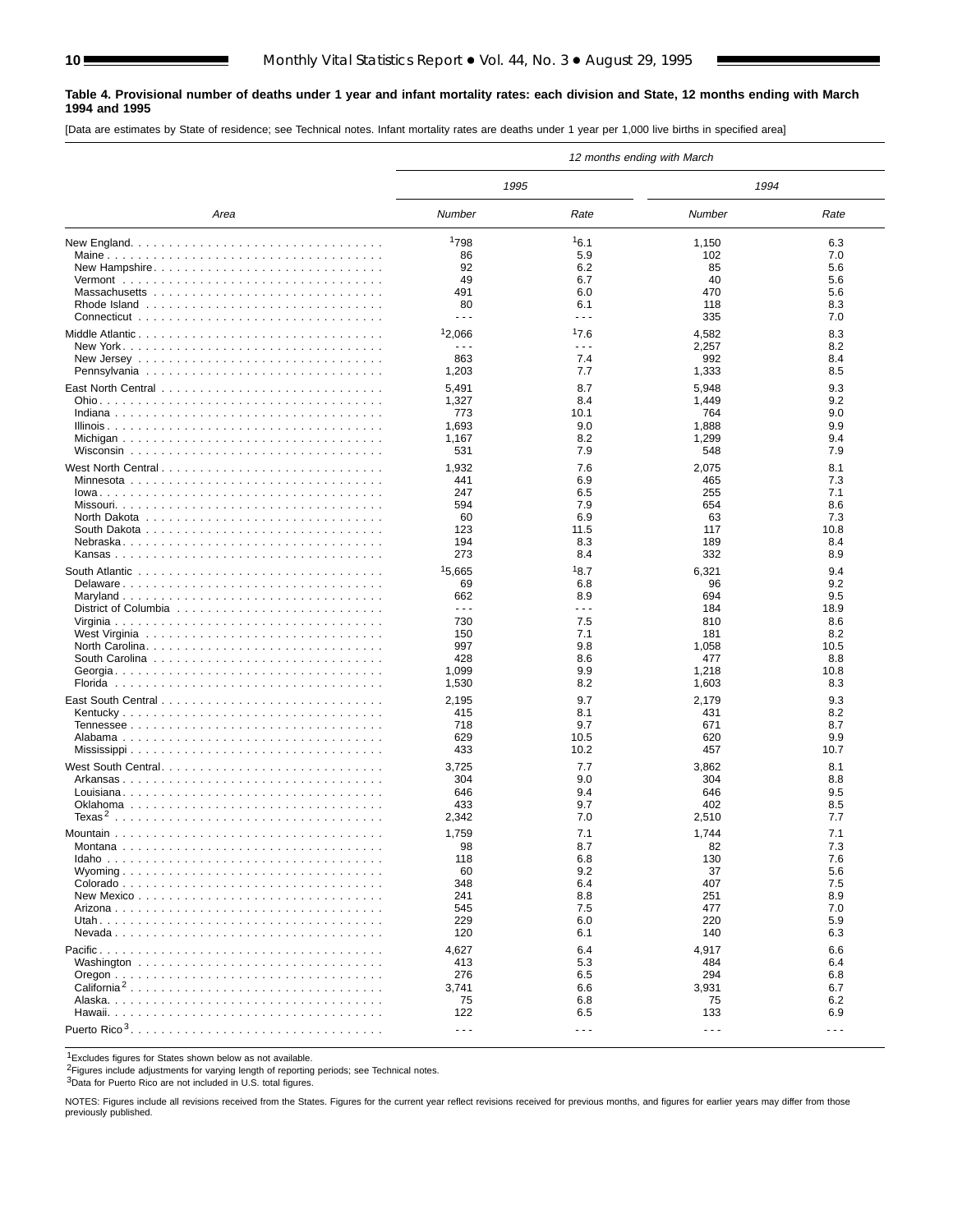#### **Table 5. Provisional number of deaths and death rates, by age, race, and sex, and age-adjusted death rates by race and sex: United States, February 1994 and 1995, cumulative figures 1994 and 1995, and 12 months ending with February 1994 and 1995**

[Data are provisional, estimated from a 10-percent sample of deaths. Age-specific rates on an annual basis per 100,000 population in specified group; age-adjusted<br>rates per 100,000 U.S. standard million population; see Tec

|                                    | February         |                      |                      |                      |                               |                      | January-February     |                       | 12 months ending with February |                                  |                      |                       |  |
|------------------------------------|------------------|----------------------|----------------------|----------------------|-------------------------------|----------------------|----------------------|-----------------------|--------------------------------|----------------------------------|----------------------|-----------------------|--|
|                                    |                  | 1995                 |                      | 1994                 |                               | 1995                 |                      | 1994                  | 1995                           |                                  | 1994                 |                       |  |
| Age, race, and sex                 | Number           | Rate                 | Number               | Rate                 | Number                        | Rate                 | Number               | Rate                  | Number                         | Rate                             | Number               | Rate                  |  |
| All races, both sexes <sup>1</sup> |                  |                      |                      |                      |                               |                      |                      |                       |                                |                                  |                      |                       |  |
| All ages                           | 194,000          | 965.8                | 204,000              | 1,026.6              | 414,000                       | 977.8                | 428,000              | 1,021.2               | 2,271,000                      | 869.5                            | 2,312,000            | 894.5                 |  |
| Under 1 year $\ldots \ldots$       |                  |                      |                      |                      |                               |                      |                      |                       | 31,100                         | <sup>2</sup> 790.5               | 33,100               | <sup>2</sup> 835.2    |  |
| 1–4 years $\ldots$                 | 3,540            | 80.1                 | 4,000                | 91.2                 | 7,620                         | 81.8                 | 7,800                | 84.4                  | 7,140                          | 45.0                             | 7,080                | 44.8                  |  |
| 5-14 years                         | 2,460            | 89.3                 |                      |                      | 5,340                         | 92.0                 |                      | 99.7                  | 8,720                          | 23.1<br>98.5                     | 8,590                | 23.1<br>98.8          |  |
| 15–24 years.<br>25-34 years.       | 4,590            | 145.7                | 2,940<br>4,800       | 106.5<br>150.5       | 10,010                        | 150.7                | 5,800<br>9,670       | 143.8                 | 35,440<br>58,810               | 142.3                            | 35,570<br>60,080     | 143.6                 |  |
| 35-44 years.                       | 8,210            | 253.8                | 8,770                | 276.4                | 17,360                        | 254.9                | 16,900               | 253.0                 | 100,900                        | 240.9                            | 97,680               | 238.5                 |  |
| 45–54 years.                       | 11,410           | 485.8                | 11,180               | 495.0                | 24,640                        | 498.8                | 23,220               | 488.8                 | 137,190                        | 455.3                            | 135,590              | 469.1                 |  |
| 55-64 years.                       | 18,640           | 1,153.1              | 20,090               | 1,247.7              | 40,780                        | 1,197.2              | 42,890               | 1,264.4               | 237,670                        | 1,129.5                          | 243,960              | 1,164.9               |  |
| 65-74 years.                       | 40,550           | 2,819.5              | 43,220               | 3,012.0              | 87,250                        | 2,879.2              | 89,900               | 2,973.5               | 481,910                        | 2,570.7                          | 496,310              | 2,656.8               |  |
| 75-84 years.<br>85 years and over  | 54,500<br>50,020 | 6,431.1<br>18,178.0  | 58,710<br>50,640     | 7,019.4<br>19,228.9  | 117,650<br>102,840            | 6,592.7<br>17,751.9  | 124,000<br>108,010   | 7,040.3<br>19,479.0   | 638,470<br>533,500             | 5,786.9<br>15,260.3              | 652,810<br>539,890   | 6,026.7<br>15,837.2   |  |
| Not stated                         | 40               | $\sim 100$           | 40                   | $\sim 100$           | 180                           | $\sim$ $\sim$        | 90                   | $\sim 100$            | 750                            | $\sim 100$                       | 850                  | $\sim$ $\sim$         |  |
| Age-adjusted rate $3 \ldots$ .     | $\sim 10$        | 542.1                | $\sim$ $\sim$ $\sim$ | 582.1                | $\sim 100$                    | 553.5                | $\sim$ $\sim$ $\sim$ | 574.8                 | $\sim 100$                     | 504.7                            | $\sim$ $\sim$ $\sim$ | 519.7                 |  |
| All races, male <sup>1</sup>       |                  |                      |                      |                      |                               |                      |                      |                       |                                |                                  |                      |                       |  |
| All ages                           | 97,120           | 990.5                | 103,870              | 1,068.4              | 207,860<br>1,006.4<br>216,620 |                      | 1,057.9              | 1,157,820             | 907.8                          | 1,187,070                        | 940.8                |                       |  |
| Under 1 year                       |                  |                      |                      |                      |                               |                      |                      |                       | 17,280                         | 2859.7                           | 19,140               | 2944.3                |  |
| 1–4 years $\ldots$<br>5–14 years   | 1,910            | 84.4                 | 2,250                | 100.2                | 4,240                         | 89.0                 | 4,620                | 97.7                  | 4,220<br>5,130                 | 52.0<br>26.6                     | 4,040<br>5,050       | 50.0<br>26.6          |  |
| 15–24 years. $\ldots$              | 1,810            | 128.7                | 2,360                | 167.3                | 4,120                         | 139.0                | 4,510                | 151.7                 | 27,250                         | 148.2                            | 26,860               | 146.0                 |  |
| 25-34 years.                       | 3,350            | 212.7                | 3,400                | 213.1                | 7,240                         | 217.8                | 6,960                | 207.2                 | 42.940                         | 207.7                            | 44,360               | 211.8                 |  |
| 35-44 years.                       | 5,810            | 362.2                | 6,200                | 394.1                | 11,950                        | 353.8                | 11,820               | 356.8                 | 70,130                         | 337.4                            | 67,490               | 332.3                 |  |
| 45-54 years.                       | 7,090            | 618.0                | 7,200                | 652.2                | 15,340                        | 635.8                | 14,840               | 638.7                 | 86,010                         | 584.1                            | 86,140               | 609.7                 |  |
| 55-64 years.<br>65-74 years.       | 11,310<br>23,020 | 1,472.7<br>3,605.4   | 12,180<br>24,910     | 1,592.5<br>3,925.5   | 24,110<br>49,620              | 1,490.2<br>3,688.9   | 26,140<br>52,030     | 1,622.3<br>3,891.9    | 144,510<br>274,740             | 1,445.2<br>3,308.1               | 148,080<br>285,390   | 1,490.3<br>3,459.3    |  |
| 75–84 years.                       | 26,290           | 8,024.1              | 28,910               | 9,020.2              | 57,270                        | 8,302.8              | 60,750               | 9,002.1               | 310,810                        | 7,321.8                          | 323,770              | 7,822.4               |  |
| 85 years and over<br>Not stated    | 16,490<br>30     | 21,474.4<br>$\sim$ . | 16,440<br>20         | 22,139.2<br>$\sim$   | 33,870<br>100                 | 20,954.0<br>$\sim$   | 34,920<br>30         | 22,360.3<br>$\ddotsc$ | 174,320<br>490                 | 17,625.9<br>$\sim$ $\sim$        | 176,240<br>510       | 18,473.8<br>$\ddotsc$ |  |
| Age-adjusted rate <sup>3</sup>     | .                | 692.3                | $\cdots$             | 755.0                | $\cdots$                      | 705.7                | $\sim$ $\sim$ $\sim$ | 745.0                 | $\ldots$                       | 649.2                            | $\sim 100$           | 674.9                 |  |
| All races, female <sup>1</sup>     |                  |                      |                      |                      |                               |                      |                      |                       |                                |                                  |                      |                       |  |
| All ages                           | 96,850           | 942.2                | 100,530              | 986.6                | 205,810                       | 950.5                | 211,650              | 986.2                 | 1,113,770                      | 833.5                            | 1,124,430            | 850.3                 |  |
| Under 1 year                       |                  |                      |                      |                      |                               |                      |                      |                       | 13,800                         | 2717.3                           | 13,950               | <sup>2</sup> 720.9    |  |
| $1-4$ years<br>5–14 years          | 1,630            | 75.6                 | 1,750                | 81.8                 | 3,380                         | 74.4                 | 3,180                | 70.5                  | 2,920<br>3,600                 | 37.6<br>19.6                     | 3,030<br>3,540       | 39.3<br>19.5          |  |
| 15-24 years.                       | 650              | 48.2                 | 570                  | 42.2                 | 1,220                         | 42.9                 | 1,290                | 45.3                  | 8,190                          | 46.5                             | 8,710                | 49.5                  |  |
| 25-34 years.                       | 1,230            | 78.1                 | 1,410                | 88.4                 | 2,770                         | 83.4                 | 2,700                | 80.6                  | 15,880                         | 76.8                             | 15,720               | 75.2                  |  |
| 35-44 years.                       | 2,400            | 147.2                | 2,570                | 160.7                | 5,420                         | 157.6                | 5,080                | 150.6                 | 30.770                         | 145.8                            | 30,190               | 146.3                 |  |
| 45–54 years.<br>55-64 years.       | 4,330<br>7,330   | 360.4<br>863.9       | 3,980<br>7,910       | 344.7<br>935.8       | 9,300<br>16,660               | 368.0<br>932.5       | 8,380<br>16,750      | 345.5<br>940.5        | 51,180<br>93,160               | 332.3<br>843.6                   | 49,450<br>95,890     | 334.6<br>871.3        |  |
| 65–74 years.                       | 17,530           | 2,192.0              | 18,310               | 2,287.5              | 37,630                        | 2,232.8              | 37,870               | 2,245.5               | 207,170                        | 1,984.2                          | 210,920              | 2,022.0               |  |
| 75–84 years.                       | 28,210           | 5,427.1              | 29,800               | 5,778.1              | 60,380                        | 5,515.2              | 63,250               | 5,822.9               | 327,660                        | 4,827.0                          | 329,040              | 4,916.2               |  |
| 85 years and over<br>Not stated    | 33,530<br>10     | 16,895.5<br>$\cdots$ | 34,200<br>20         | 18,078.7<br>$\cdots$ | 68,960<br>80                  | 16,507.2<br>$\cdots$ | 73,080<br>60         | 18,341.5<br>$\cdots$  | 359,180<br>260                 | 14,321.4<br>$\sim$ $\sim$ $\sim$ | 363,650<br>340       | 14,812.6              |  |
| Age-adjusted rate $3 \ldots$       | $\sim$ .         | 418.4                | $\cdots$             | 439.5                | $\cdots$                      | 428.3                | $\sim$ .             | 435.0                 | $\sim$ $\sim$                  | 384.1                            | $\sim$ $\sim$ $\sim$ | 391.9                 |  |
| White                              |                  |                      |                      |                      |                               |                      |                      |                       |                                |                                  |                      |                       |  |
| All ages ...........               | 167,380          | 1,003.4              | 175,550              | 1,060.2              | 356,150                       | 1,013.5              | 369,210              | 1,058.5               | 1,952,300                      | 900.2                            | 1,986,880            | 923.9                 |  |
| Under 1 year $\ldots \ldots$       |                  |                      |                      |                      |                               |                      |                      |                       | 20,140                         | 2655.0                           | 21,410               | 2690.0                |  |
| $1-4$ years<br>5–14 years          | 2,220            | 63.4                 | 2,670                | 76.7                 | 5,010                         | 67.9                 | 5,110                | 69.7                  | 4,720<br>6,150                 | 37.6<br>20.5                     | 4,900<br>6,350       | 39.2<br>21.5          |  |
| 15–24 years. $\ldots$              | 1,850            | 84.0                 | 2,020                | 91.4                 | 3,680                         | 79.3                 | 4,020                | 86.3                  | 24,880                         | 86.6                             | 24,750               | 85.8                  |  |
| 25–34 years.                       | 3,460            | 134.3                | 3,240                | 123.9                | 7,250                         | 133.5                | 6,520                | 118.3                 | 42,080                         | 124.5                            | 42,930               | 125.1                 |  |
| 35–44 years.<br>45–54 years.       | 5,750<br>8,810   | 213.3<br>438.1       | 6,080<br>8,600       | 229.8<br>444.0       | 12,130<br>18,980              | 213.7<br>448.8       | 11,700<br>17,850     | 209.8<br>438.1        | 71,870<br>105,500              | 206.0<br>408.9                   | 69,000<br>104,200    | 201.7<br>419.9        |  |
| 55–64 years.                       | 14,910           | 1,066.2              | 16,420               | 1,176.4              | 32,860                        | 1,115.6              | 35,170               | 1,195.9               | 193,570                        | 1,062.9                          | 199,460              | 1,097.6               |  |
| 65–74 years.                       | 35,010           | 2,741.8              | 37,450               | 2,935.9              | 75,060                        | 2,789.7              | 77,700               | 2,890.6               | 416,660                        | 2,503.2                          | 428,740              | 2,579.5               |  |
| 75–84 years                        | 48,930           | 6,366.3              | 52,520               | 6,929.5              | 106,000                       | 6,548.8              | 111,390              | 6,978.9               | 575,000                        | 5,754.0                          | 587,650              | 5,986.7               |  |
| 85 years and over                  | 46,390           | 18,515.8             | 46,520               | 19,355.9             | 95,000                        | 18,014.6             | 99,700               | 19,696.9              | 491,160                        | 15,387.2                         | 496,930              | 15,978.5              |  |
| Not stated                         | 40               | $\sim$ $\sim$        | 20                   | $\sim$ $\sim$        | 170                           | $\sim$ $\sim$        | 40                   | $\sim$ $\sim$         | 560                            | $\sim$ $\sim$                    | 550                  | $\sim$ $\sim$ $\sim$  |  |
| Age-adjusted rate $3 \ldots$ .     | $\sim 100$       | 513.3                | $\sim$ $\sim$        | 548.7                | $\sim 100$                    | 522.7                | $\sim$ $\sim$ $\sim$ | 543.1                 | $\sim$ $\sim$ $\sim$           | 477.5                            | $\sim$ $\sim$ $\sim$ | 491.1                 |  |

See footnotes at end of table.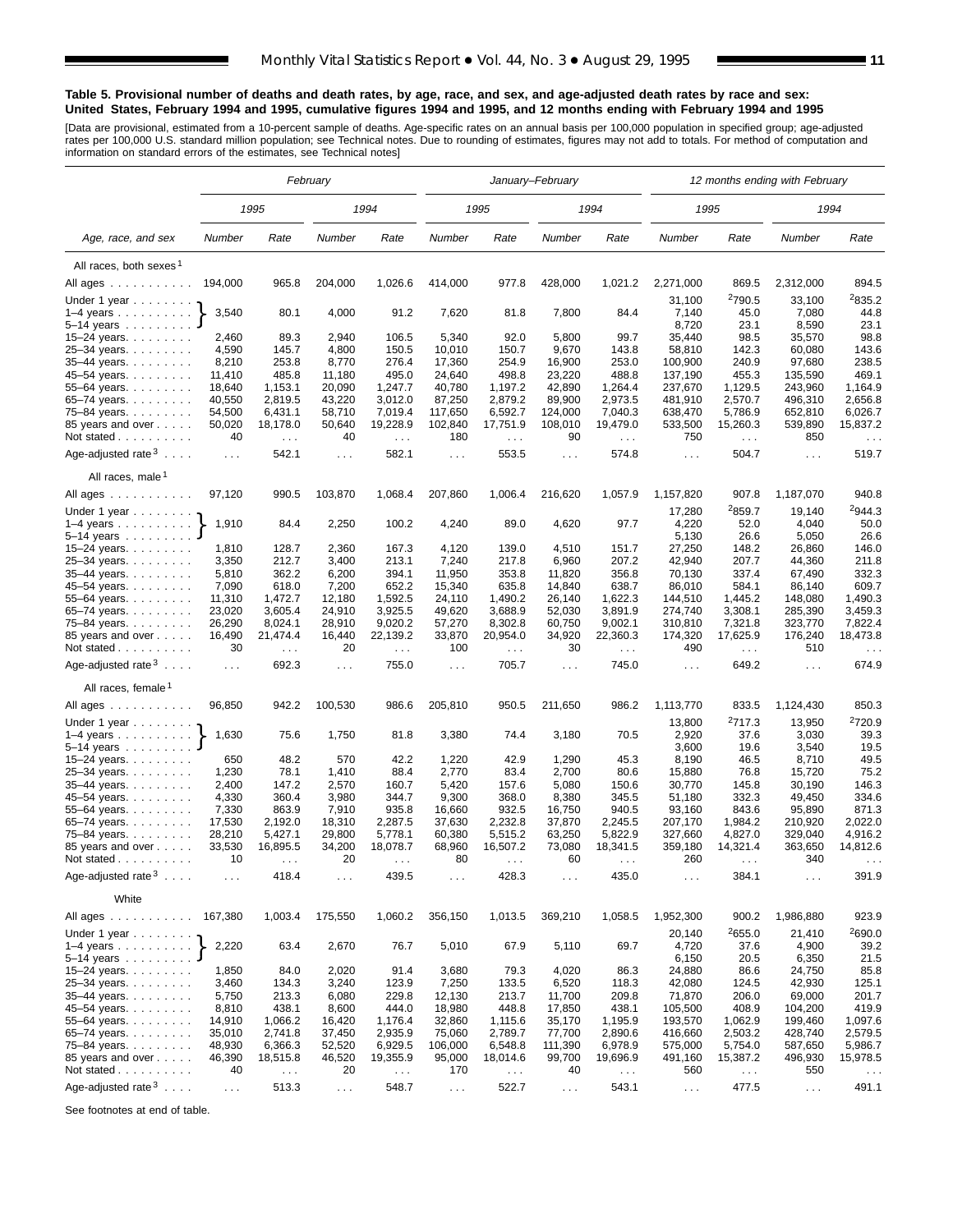#### **Table 5. Provisional number of deaths and death rates, by age, race, and sex, and age-adjusted death rates by race and sex: United States, February 1994 and 1995, cumulative figures 1994 and 1995, and 12 months ending with February 1994 and 1995—Con.**

[Data are provisional, estimated from a 10-percent sample of deaths. Age-specific rates on an annual basis per 100,000 population in specified group; age-adjusted<br>rates per 100,000 U.S. standard million population; see Tec

|                                                          | February                          |                               |                |                                  |                          |                        | January-February     |                      | 12 months ending with February |                              |                      |                              |  |  |
|----------------------------------------------------------|-----------------------------------|-------------------------------|----------------|----------------------------------|--------------------------|------------------------|----------------------|----------------------|--------------------------------|------------------------------|----------------------|------------------------------|--|--|
|                                                          |                                   | 1995                          |                | 1994                             |                          | 1995                   |                      | 1994                 |                                | 1995                         | 1994                 |                              |  |  |
| Age, race, and sex                                       | Number                            | Rate                          | Number         | Rate                             | Number                   | Rate                   | Number               | Rate                 | Number                         | Rate                         | Number               | Rate                         |  |  |
| White male                                               |                                   |                               |                |                                  |                          |                        |                      |                      |                                |                              |                      |                              |  |  |
| All ages                                                 | 82,590                            | 1,009.5                       | 88,110         | 1,085.2                          | 177,030                  | 1,027.3                | 184,660              | 1,079.6              | 983,140                        | 924.3                        | 1,009,580            | 957.4                        |  |  |
|                                                          |                                   |                               |                |                                  |                          |                        |                      |                      | 11,180                         | <sup>2</sup> 710.3           | 12,130               | <sup>2</sup> 761.9           |  |  |
| Under 1 year<br>$1-4$ years $\ldots$ $\ldots$ $\ldots$ . | $\blacktriangleright$ 1,250       | 69.5                          | 1,490          | 83.4                             | 2,900                    | 76.3                   | 2,960                | 78.7                 | 2,880                          | 44.8                         | 2,850                | 44.5                         |  |  |
| $5 - 14$ years                                           |                                   |                               |                |                                  |                          |                        |                      |                      | 3,570                          | 23.2                         | 3,820                | 25.2                         |  |  |
| 15-24 years.                                             | 1,340                             | 118.7                         | 1,580          | 139.4                            | 2,780                    | 116.8                  | 3,120                | 130.6                | 18,790                         | 127.4                        | 18,420               | 124.5                        |  |  |
| 25-34 years.                                             | 2,530                             | 194.5                         | 2,310          | 174.9                            | 5,330                    | 194.3                  | 4,840                | 173.8                | 31,130                         | 182.3                        | 32,120               | 185.1                        |  |  |
| 35-44 years.                                             | 4,060                             | 300.4                         | 4,380          | 330.2                            | 8,510                    | 299.1                  | 8,260                | 295.4                | 50,720                         | 289.9                        | 48,650               | 283.7                        |  |  |
| 45-54 years.                                             | 5,480                             | 552.1                         | 5,600          | 585.6                            | 11,940                   | 572.4                  | 11,610               | 577.1                | 66,590                         | 522.6                        | 66,930               | 546.3                        |  |  |
| 55-64 years.                                             | 9,100                             | 1,354.6                       | 10,070         | 1,502.4                          | 19,650                   | 1,388.3                | 21,800               | 1,543.1              | 118,820                        | 1,358.1                      | 122,230              | 1,402.4                      |  |  |
| 65-74 years.                                             | 20,150                            | 3,529.5                       | 21,600         | 3,804.5                          | 43,100                   | 3,583.4                | 45,190               | 3,777.7              | 239,450                        | 3,224.9                      | 249,250              | 3,374.2                      |  |  |
| 75-84 years.                                             | 23,510                            | 7,884.5                       | 25,980         | 8,921.7                          | 51,700                   | 8,237.7                | 54,820               | 8,940.0              | 280,630                        | 7,279.6                      | 292,430              | 7,783.6                      |  |  |
| 85 years and over                                        | 15,140                            | 21,831.9                      | 15,100         | 22,521.6                         | 31,020                   | 21,264.4               | 32,050               | 22,706.8             | 159,010                        | 17,766.5                     | 160,430              | 18,611.4                     |  |  |
| Not stated                                               | 30                                | $\sim 100$                    | 10             | $\sim$ .                         | 100                      | $\sim$ $\sim$          | 20                   | $\sim$ $\sim$        | 370                            | $\mathcal{L}^{\mathcal{L}}$  | 330                  | $\sim$ . $\sim$              |  |  |
| Age-adjusted rate $3 \ldots$ .                           | $\sim 100$                        | 653.2                         | $\cdots$       | 709.6                            | $\sim 100$               | 666.5                  | $\sim$ $\sim$ $\sim$ | 703.8                | $\sim 100$                     | 612.8                        | $\sim$ $\sim$ $\sim$ | 637.6                        |  |  |
| White female                                             |                                   |                               |                |                                  |                          |                        |                      |                      |                                |                              |                      |                              |  |  |
| All ages $\ldots$ $\ldots$ $\ldots$ .                    | 84,790                            | 997.6                         | 87,440         | 1,036.2                          | 179,120                  | 1,000.4                | 184,550              | 1,038.2              | 969,160                        | 877.1                        | 977,300              | 891.6                        |  |  |
| Under 1 year                                             |                                   |                               |                |                                  |                          |                        |                      |                      | 8,960                          | 2596.9                       | 9,290                | <sup>2</sup> 614.8           |  |  |
| $1-4$ years<br>$5 - 14$ years                            | 970                               | 56.9                          | 1,180          | 69.6                             | 2,110                    | 59.0                   | 2,150                | 60.2                 | 1,850<br>2,580                 | 30.2                         | 2,050<br>2,520       | 33.7<br>17.5                 |  |  |
| 15-24 years.                                             | 510                               | 47.6                          | 440            | 40.9                             | 900                      | 39.8                   | 900                  | 39.7                 | 6,090                          | 17.7<br>43.5                 | 6,340                | 45.2                         |  |  |
| 25-34 years.                                             | 930                               | 72.9                          | 940            | 72.6                             | 1,920                    | 71.4                   | 1,680                | 62.0                 | 10,960                         | 65.5                         | 10,810               | 63.7                         |  |  |
| 35-44 years.                                             | 1,690                             | 125.7                         | 1,700          | 128.8                            | 3,620                    | 127.9                  | 3,440                | 123.8                | 21,150                         | 121.6                        | 20,350               | 119.3                        |  |  |
| 45-54 years.                                             | 3,330                             | 327.0                         | 3,000          | 305.9                            | 7,040                    | 328.7                  | 6,240                | 302.4                | 38,910                         | 297.9                        | 37,280               | 296.7                        |  |  |
| 55-64 years.                                             | 5,810                             | 799.6                         | 6,340          | 873.8                            | 13,210                   | 862.9                  | 13,370               | 874.6                | 74,740                         | 789.9                        | 77,240               | 816.8                        |  |  |
| 65-74 years.                                             | 14,870                            | 2,106.3                       | 15,850         | 2,239.2                          | 31,970                   | 2,148.7                | 32,510               | 2,179.3              | 177,210                        | 1,922.0                      | 179,500              | 1,943.9                      |  |  |
| 75–84 years.                                             | 25,420                            | 5,403.9                       | 26,540         | 5,686.5                          | 54,300                   | 5,479.1                | 56,580               | 5,755.8              | 294,370                        | 4,795.9                      | 295,220              | 4,872.4                      |  |  |
| 85 years and over<br>Not stated                          | 31,250<br>10                      | 17,246.7<br>$\sim 100$        | 31,430<br>10   | 18,136.9<br>$\sim$ $\sim$ $\sim$ | 63,970<br>70             | 16,769.3<br>$\sim 100$ | 67,650<br>20         | 18,535.2<br>$\ldots$ | 332,150<br>190                 | 14,460.2<br>$\sim 100$       | 336,500<br>220       | 14,968.9<br>$\sim$ . $\sim$  |  |  |
| Age-adjusted rate $3 \ldots$ .                           | $\cdots$                          | 397.5                         | $\ldots$       | 416.3                            | $\cdots$                 | 404.0                  | $\sim 100$           | 410.7                | $\sim 100$                     | 364.2                        | $\sim$ $\sim$ $\sim$ | 370.2                        |  |  |
| <b>Black</b>                                             |                                   |                               |                |                                  |                          |                        |                      |                      |                                |                              |                      |                              |  |  |
| All ages                                                 | 23,480                            | 928.6                         | 24,910         | 999.9                            | 51,190                   | 961.5                  | 52,340               | 997.9                | 282,360                        | 861.6                        | 288,130              | 893.1                        |  |  |
| Under 1 year $\ldots \ldots$                             |                                   |                               |                |                                  |                          |                        |                      |                      | 9,700                          | 21,518.0                     | 10,750               | <sup>2</sup> 1,659.0         |  |  |
| $1-4$ years<br>5-14 years                                | $\big\} 1,200$                    | 174.4                         | 1,160          | 170.1                            | 2,350                    | 162.1                  | 2,390                | 166.4                | 2,100<br>2,100                 | 83.8<br>36.1                 | 1,820<br>1,890       | 72.6<br>33.2                 |  |  |
| 15-24 years.                                             | 500                               | 120.1                         | 780            | 189.1                            | 1,410                    | 160.8                  | 1,560                | 179.5                | 9,170                          | 169.5                        | 9,460                | 176.8                        |  |  |
| 25-34 years.                                             | 1,030                             | 246.8                         | 1,340          | 319.7                            | 2,520                    | 286.3                  | 2,720                | 307.8                | 14,960                         | 274.7                        | 15,160               | 276.8                        |  |  |
| 35-44 years.                                             | 2,340                             | 594.1                         | 2,450          | 641.3                            | 4,840                    | 582.7                  | 4,850                | 603.2                | 26,660                         | 526.3                        | 26,290               | 536.5                        |  |  |
| 45-54 years.                                             | 2,250                             | 924.7                         | 2,250          | 970.6                            | 4,960                    | 970.0                  | 4,770                | 978.9                | 28,080                         | 903.8                        | 28,160               | 952.6                        |  |  |
| 55-64 years.                                             | 3,190                             | 1,968.9                       | 3,170          | 1,986.7                          | 6,920                    | 2,028.5                | 6,840                | 2,035.4              | 38,630                         | 1,843.9                      | 39,370               | 1,903.8                      |  |  |
| 65-74 years.                                             | 4,830                             | 3,913.1                       | 4,970          | 4,051.7                          | 10,830                   | 4,170.7                | 10,770               | 4,172.1              | 57,910                         | 3,605.9                      | 59,890               | 3,764.3                      |  |  |
| 75–84 years.                                             | 5,020                             | 7,951.3                       | 5,210          | 8,282.4                          | 10,380                   | 7,807.5                | 11,040               | 8,339.8              | 55,920                         | 6,737.3                      | 57,080               | 6,978.0                      |  |  |
| 85 years and over<br>Not stated                          | 3,110<br>$\overline{\phantom{m}}$ | 14,904.8                      | 3,560<br>20    | 19,019.3                         | 6,970<br>10              | 15,852.7<br>$\cdots$   | 7,350<br>50          | 18,635.4             | 36,960<br>170                  | 14,843.4                     | 37,950<br>300        | 15,426.8                     |  |  |
| Age-adjusted rate $3 \ldots$ .                           | $\cdots$                          | 820.0                         | $\cdots$       | 879.3                            | $\cdots$                 | 851.9                  | $\cdots$             | 880.1                | .                              | 770.3                        | $\ddotsc$            | 798.3                        |  |  |
| <b>Black male</b>                                        |                                   |                               |                |                                  |                          |                        |                      |                      |                                |                              |                      |                              |  |  |
| All ages                                                 | 12,830                            | 1,069.9                       | 13,540         | 1,145.7                          | 27,270                   | 1,079.9                | 28,240               | 1,134.8              | 153,320                        | 985.9                        | 156,690              | 1,024.4                      |  |  |
| Under 1 year $\ldots \ldots$<br>$1-4$ years              | 580                               | 166.1                         | 650            | 188.1                            | 1,170                    | 159.1                  | 1,450                | 200.6                | 5,440<br>1,120                 | <sup>2</sup> 1,679.0<br>88.1 | 6,450<br>990         | <sup>2</sup> 1,966.5<br>78.0 |  |  |
| $5-14$ years $\ldots$                                    |                                   |                               |                |                                  |                          |                        |                      |                      | 1,300                          | 44.1                         | 1,020                | 35.3                         |  |  |
| 15-24 years.                                             | 390                               | 187.5                         | 660            | 320.2                            | 1,160                    | 264.7                  | 1,220                | 281.0                | 7,380                          | 272.9                        | 7,490                | 280.3                        |  |  |
| 25-34 years                                              | 770                               | 390.1                         | 920            | 463.8                            | 1,760                    | 422.9                  | 1,850                | 442.5                | 10,520                         | 408.2                        | 10,810               | 417.2                        |  |  |
| $35 - 44$ years.                                         | 1,680                             | 914.4<br>1,288.1              | 1,680          | 943.1                            | 3,190                    | 825.0<br>1,312.2       | 3,360                | 896.3                | 17,800                         | 752.6                        | 17,370               | 761.2                        |  |  |
| 45-54 years.<br>55-64 years.                             | 1,420<br>1,950                    | 2,769.0                       | 1,420          | 1,351.1<br>2,630.1               | 3,050<br>3,910           | 2,637.8                | 2,880<br>3,800       | 1,303.9<br>2,593.4   | 17,360<br>22,560               | 1,232.1                      | 17,310               | 1,291.8                      |  |  |
| 65-74 years.                                             | 2,460                             | 4,793.4                       | 1,830<br>2,830 | 5,564.3                          | 5,730                    | 5,303.2                | 6,040                | 5,640.4              | 31,110                         | 2,471.0<br>4,671.2           | 22,910<br>32,110     | 2,545.6<br>4,872.5           |  |  |
| 75-84 years.                                             | 2,480                             | 10,812.2                      | 2,460          | 10,870.5                         | 4,880                    | 10,113.6               | 5,180                | 10,882.4             | 26,010                         | 8,699.0                      | 26,700               | 9,050.8                      |  |  |
| 85 years and over                                        | 1,080                             | 17,821.0                      | 1,090          | 20,012.6                         | 2,410                    | 18,872.6               | 2,450                | 21,347.6             | 12,600                         | 17,260.3                     | 13,340               | 18,527.8                     |  |  |
| Not stated                                               | $\qquad \qquad -$                 | $\epsilon \rightarrow \infty$ | 10             | $\sim$ $\sim$                    | $\overline{\phantom{0}}$ | $\sim$ $\sim$          | 10                   | $\sim$ $\sim$        | 110                            | $\sim$ $\sim$ $\sim$         | 180                  | $\sim$ $\sim$                |  |  |
| Age-adjusted rate $3 \ldots$ .                           | $\sim$ $\sim$ $\sim$              | 1,105.8                       | $\sim$ $\sim$  | 1,189.7                          | $\sim 100$               | 1,118.5                | $\sim 100$           | 1,174.1              | $\sim$ $\sim$                  | 1,027.6                      | $\sim 100$           | 1,066.2                      |  |  |

See footnotes at end of table.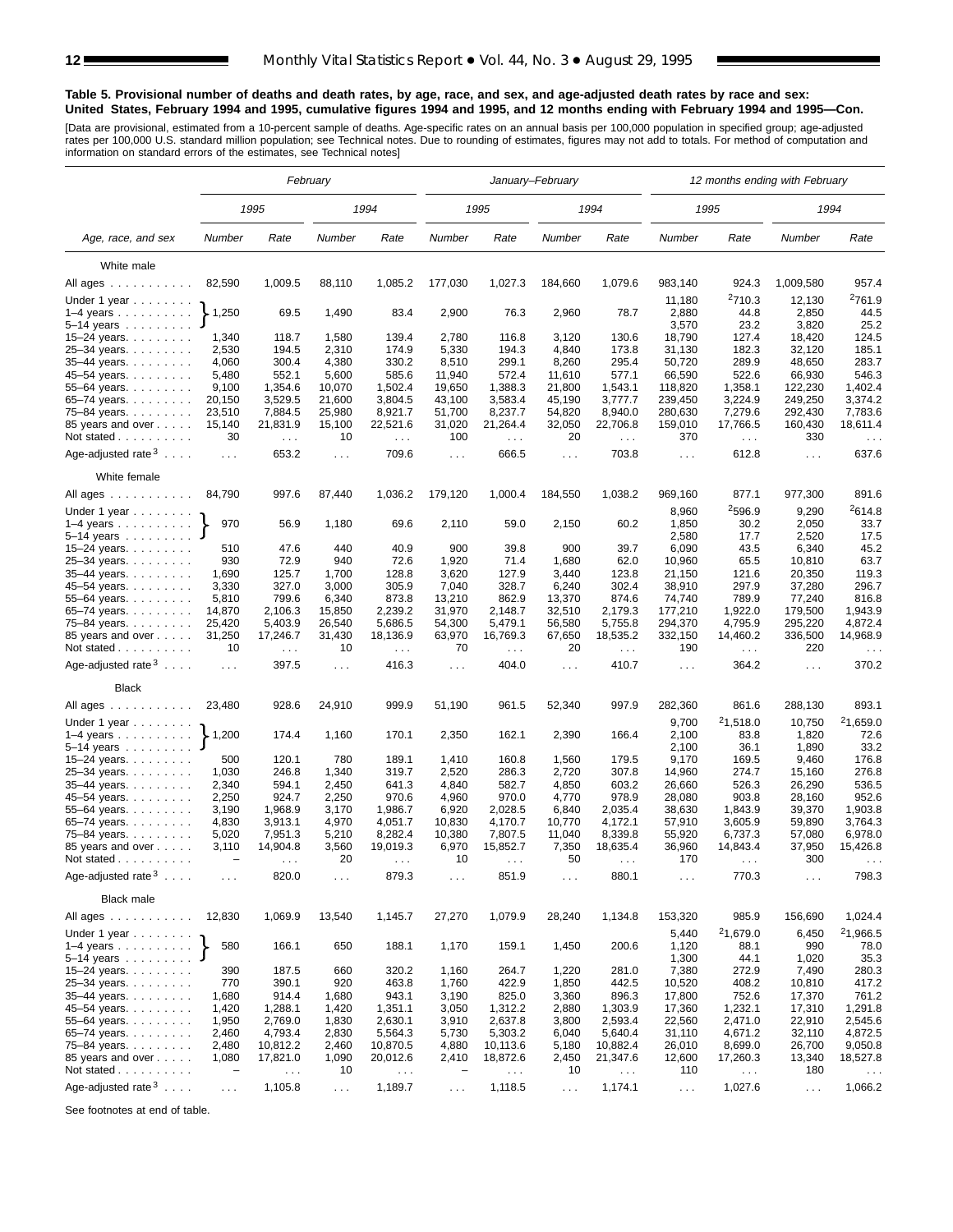#### **Table 5. Provisional number of deaths and death rates, by age, race, and sex, and age-adjusted death rates by race and sex: United States, February 1994 and 1995, cumulative figures 1994 and 1995, and 12 months ending with February 1994 and 1995—Con.**

[Data are provisional, estimated from a 10-percent sample of deaths. Age-specific rates on an annual basis per 100,000 population in specified group; age-adjusted rates per 100,000 U.S. standard million population; see Technical notes. Due to rounding of estimates, figures may not add to totals. For method of computation and<br>information on standard errors of the estimates, see Techn

|                                                                 |                                     |                                                | February                            |                                                |                                         |                                               | January-February                        |                                                |                                              | 12 months ending with February                |                                              |                                               |
|-----------------------------------------------------------------|-------------------------------------|------------------------------------------------|-------------------------------------|------------------------------------------------|-----------------------------------------|-----------------------------------------------|-----------------------------------------|------------------------------------------------|----------------------------------------------|-----------------------------------------------|----------------------------------------------|-----------------------------------------------|
|                                                                 |                                     | 1995                                           |                                     | 1994                                           |                                         | 1995                                          |                                         | 1994                                           |                                              | 1995                                          |                                              | 1994                                          |
| Age, race, and sex                                              | Number                              | Number<br>Rate<br>Rate                         |                                     |                                                | Number                                  | Rate                                          | Number                                  | Rate                                           | Number                                       | Rate                                          | Number                                       | Rate                                          |
| <b>Black female</b>                                             |                                     |                                                |                                     |                                                |                                         |                                               |                                         |                                                |                                              |                                               |                                              |                                               |
| All ages                                                        | 10,650                              | 801.1                                          | 11,360                              | 867.5                                          | 23,930                                  | 854.8                                         | 24,100                                  | 874.0                                          | 129,040                                      | 749.4                                         | 131,440                                      | 774.8                                         |
| Under 1 year $\eta$<br>1–4 years $\}$<br>5-14 years 4           | 620                                 | 182.9                                          | 520                                 | 154.7                                          | 1,180                                   | 165.2                                         | 940                                     | 132.8                                          | 4,260<br>990<br>800                          | 21,352.4<br>80.1<br>27.9                      | 4,300<br>830<br>870                          | 21,343.8<br>67.0<br>31.0                      |
| 15-24 years.                                                    | 110                                 | 52.8                                           | 120                                 | 58.1                                           | 250                                     | 57.0                                          | 340                                     | 75.9                                           | 1,790                                        | 66.1                                          | 1,970                                        | 73.6                                          |
| 25-34 years.<br>35-44 years.<br>45-54 years.<br>55-64 years.    | 260<br>660<br>830<br>1,240<br>2,360 | 118.2<br>314.1<br>623.6<br>1.353.8<br>3,272.8  | 420<br>770<br>830<br>1,340<br>2,130 | 190.2<br>377.6<br>654.9<br>1.489.1<br>2,966.5  | 760<br>1,640<br>1,910<br>3,010<br>5,100 | 163.8<br>370.9<br>683.0<br>1.560.3<br>3,358.4 | 870<br>1.490<br>1,900<br>3,040<br>4,730 | 186.9<br>349.5<br>709.5<br>1.604.1<br>3,126.3  | 4,430<br>8,850<br>10,720<br>16.070<br>26,810 | 154.5<br>327.7<br>631.3<br>1.359.6<br>2,852.1 | 4,360<br>8,910<br>10,850<br>16.460<br>27,780 | 151.1<br>340.3<br>671.4<br>1,409.2<br>2,980.7 |
| 65-74 years.<br>75-84 years.<br>85 years and over<br>Not stated | 2,530<br>2,030<br>-                 | 6,294.0<br>13,711.1<br>$\sim 100$ km s $^{-1}$ | 2,760<br>2,470<br>10                | 6,853.1<br>18.611.7<br>$\sim 100$ km s $^{-1}$ | 5,500<br>4,570<br>10                    | 6.481.6<br>14,616.7<br>$\sim$ $\sim$ $\sim$   | 5,860<br>4,900<br>40                    | 6,924.0<br>17,522.3<br>$\sim 100$ km s $^{-1}$ | 29,910<br>24,360<br>60                       | 5,632.8<br>13,840.9<br>$\sim$ 10 $\sim$       | 30,380<br>24,610<br>120                      | 5,808.8<br>14,143.7<br>$\sim$ $\sim$ $\sim$   |
| Age-adjusted rate $3 \ldots$ .                                  | .                                   | 601.8                                          | $\cdots$                            | 639.1                                          | $\cdots$                                | 647.3                                         | .                                       | 654.6                                          | $\sim$ $\sim$ $\sim$                         | 570.8                                         | $\cdots$                                     | 591.7                                         |

1Includes races other than white and black.

2Death rates under 1 year (based on population estimates) differ from infant mortality rates (based on live births); see table 9 for infant mortality rates.

3For method of computation, see Technical notes.

NOTES: Figures include all revisions received from the States. Cumulative and 12-month figures for the current year reflect revisions received for previous months, and figures for earlier years may differ from those previously published. Data include adjustments for Oklahoma and Virginia, which are not included in the sample for February 1995.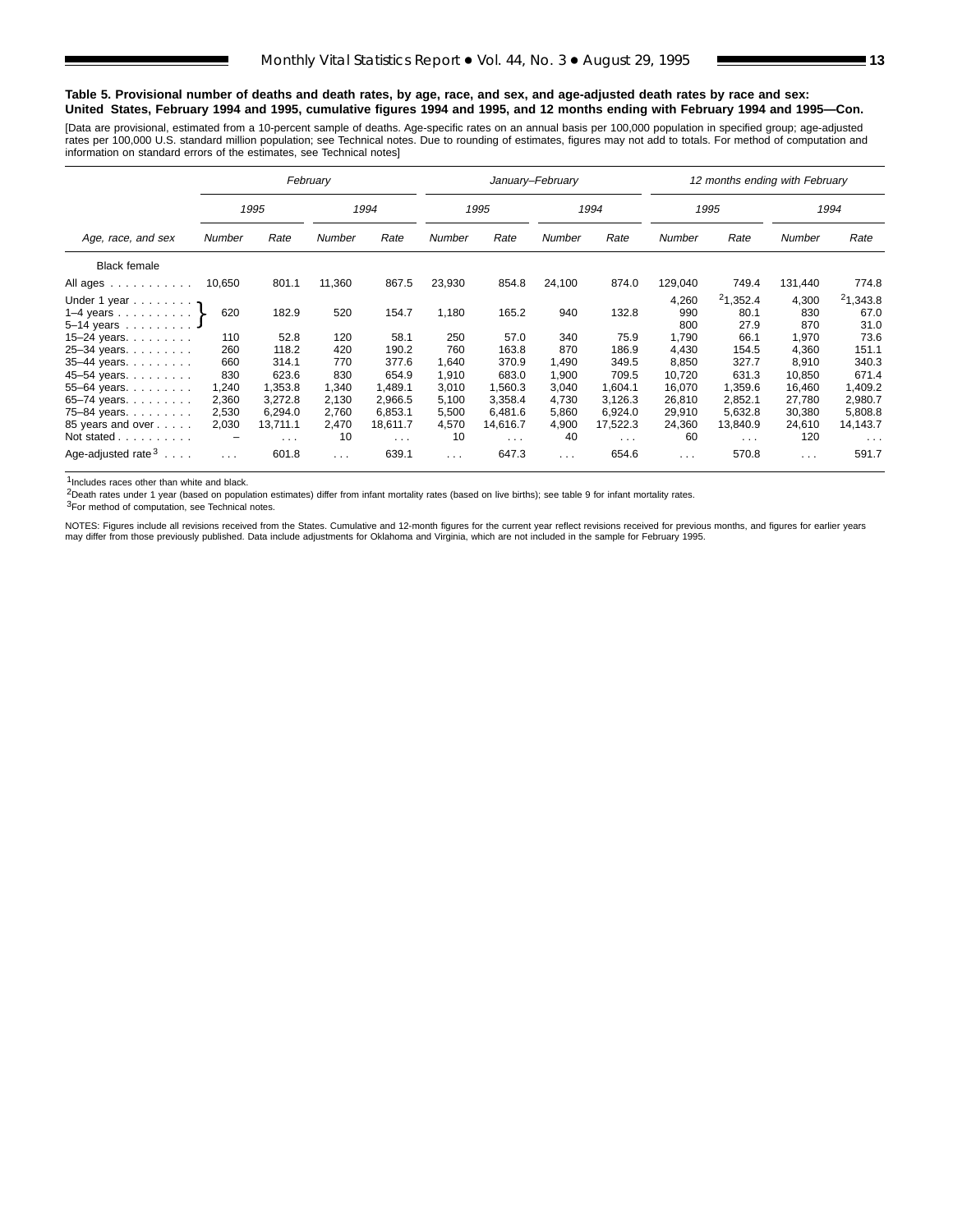#### Table 6. Provisional number of deaths and death rates for 72 selected causes and Human immunodeficiency virus infection: United States, February 1994 and 1995, cumulative figures 1994 and 1995, and 12 months ending with February 1994 and 1995

**14**

[Data are provisional, estimated from a 10-percent sample of deaths. Rates on an annual basis per 100,000 estimated population. Due to rounding of estimates, figures may not add to totals. For method of computation and information on standard errors of the estimates, see Technical notes. For explanation of asterisk preceding cause-of-death codes, see Technical notes]

|                                                                                                 | February |       |                          |         |         | January-February |         |         |                          |           | 12 months ending with February |       |
|-------------------------------------------------------------------------------------------------|----------|-------|--------------------------|---------|---------|------------------|---------|---------|--------------------------|-----------|--------------------------------|-------|
|                                                                                                 | 1995     |       | 1994                     |         | 1995    |                  |         | 1994    | 1995                     |           | 1994                           |       |
| Cause of death (Ninth Revision, International Classification of Diseases, 1975)                 | Number   | Rate  | Number                   | Rate    | Number  | Rate             | Number  | Rate    | Number                   | Rate      | Number                         | Rate  |
|                                                                                                 | 194,000  | 965.8 | 204,000                  | 1,026.6 | 414,000 | 977.8            | 428,000 | 1,021.2 | 2,271,000                | 869.5     | 2,312,000                      | 894.5 |
|                                                                                                 |          |       | 10                       |         |         |                  | 10      |         |                          | $\lambda$ | 10                             |       |
|                                                                                                 | 60       |       | 110                      | 0.5     | 100     |                  | 180     | 0.4     | 670                      | 0.3       | 620                            | 0.2   |
|                                                                                                 | 140      | 0.7   | 150                      | 0.7     | 310     | 0.7              | 270     | 0.6     | 1,500                    | 0.6       | 1,530                          | 0.6   |
|                                                                                                 | 120      | 0.6   | 130                      | 0.7     | 240     | 0.6              | 230     | 0.5     | 1,110                    | 0.4       | 1,240                          | 0.5   |
|                                                                                                 | 20       |       | 20                       |         | 70      |                  | 40      |         | 390                      | 0.1       | 290                            | 0.1   |
|                                                                                                 |          |       | 20                       |         |         |                  | 20      |         | $\overline{\phantom{0}}$ |           | 20                             |       |
|                                                                                                 |          |       |                          |         |         |                  |         |         | L.                       |           |                                |       |
|                                                                                                 | 40       |       | 40                       |         | 60      |                  | 60      |         | 300                      | 0.1       | 310                            | 0.1   |
|                                                                                                 | 1,910    | 9.5   | 1,710                    | 8.6     | 4,080   | 9.6              | 3,980   | 9.5     | 19,990                   | 7.7       | 20,790                         | 8.0   |
|                                                                                                 |          |       | $\overline{\phantom{a}}$ |         |         |                  |         |         |                          |           |                                |       |
|                                                                                                 |          |       |                          | $\star$ |         | $\star$          |         | $\star$ | 10                       | $\star$   |                                |       |
|                                                                                                 | 250      | 1.2   | 280                      | 1.4     | 580     | 1.4              | 480     | 1.1     | 2,910                    | 1.1       | 2,670                          | 1.0   |
|                                                                                                 | 30       |       | 30                       |         | 50      |                  | 40      |         | 110                      | 0.0       | 140                            | 0.1   |
| All other infectious and parasitic                                                              |          |       |                          |         |         |                  |         |         |                          |           |                                |       |
| diseases <sup>1</sup> 001-003,005,020-032,037,039-041,*042-*044,046-054,056-066,071-088,098-139 | 3.740    | 18.6  | 4,060                    | 20.4    | 8,340   | 19.7             | 7,760   | 18.5    | 47,350                   | 18.1      | 44.890                         | 17.4  |
| Malignant neoplasms, including neoplasms of lymphatic and hematopoietic tissues 140–208         | 41,690   | 207.6 | 44,130                   | 221.6   | 91,050  | 215.2            | 91,010  | 217.0   | 538,590                  | 206.2     | 535,180                        | 207.1 |
|                                                                                                 | 700      | 3.5   | 590                      | 3.0     | 1.490   | 3.5              | 1.240   | 2.9     | 8,000                    | 3.1       | 8.120                          | 3.1   |
| Malignant neoplasms of digestive organs and peritoneum150–159                                   | 9,570    | 47.6  | 10,210                   | 51.3    | 20,830  | 49.2             | 21,150  | 50.4    | 126,590                  | 48.5      | 125,840                        | 48.7  |
| Malignant neoplasms of respiratory and intrathoracic organs 160-165                             | 12,140   | 60.4  | 12,450                   | 62.5    | 26,410  | 62.4             | 26,150  | 62.4    | 154,230                  | 59.1      | 154,180                        | 59.7  |
|                                                                                                 | 3.110    | 15.5  | 3.560                    | 17.9    | 7.780   | 18.4             | 7.350   | 17.5    | 44,550                   | 17.1      | 44.760                         | 17.3  |
|                                                                                                 | 4,960    | 24.7  | 5,390                    | 27.1    | 10,400  | 24.6             | 10,480  | 25.0    | 61,870                   | 23.7      | 60,860                         | 23.6  |
|                                                                                                 | 1,750    | 8.7   | 1,750                    | 8.8     | 3,940   | 9.3              | 3,830   | 9.1     | 22,040                   | 8.4       | 22,150                         | 8.6   |
| Malignant neoplasms of all other and unspecified sites. 170-173,190-199                         | 5,190    | 25.8  | 5,630                    | 28.3    | 10,970  | 25.9             | 11,290  | 26.9    | 67,160                   | 25.7      | 66,590                         | 25.8  |
|                                                                                                 | 1,340    | 6.7   | 1,740                    | 8.7     | 3,130   | 7.4              | 3,600   | 8.6     | 19,510                   | 7.5       | 19,260                         | 7.5   |
|                                                                                                 | 2,930    | 14.6  | 2,810                    | 14.1    | 6,100   | 14.4             | 5,930   | 14.1    | 34,630                   | 13.3      | 33,410                         | 12.9  |
| Benign neoplasms, carcinoma in situ, and neoplasms of uncertain behavior and                    |          |       |                          |         |         |                  |         |         |                          |           |                                |       |
|                                                                                                 | 810      | 4.0   | 600                      | 3.0     | 1.640   | 3.9              | 1.390   | 3.3     | 7.930                    | 3.0       | 8,280                          | 3.2   |
|                                                                                                 | 4,980    | 24.8  | 4,640                    | 23.3    | 10,720  | 25.3             | 10,330  | 24.6    | 55,650                   | 21.3      | 55,950                         | 21.7  |
|                                                                                                 | 350      | 1.7   | 350                      | 1.7     | 640     | 1.5              | 750     | 1.8     | 3,080                    | 1.2       | 3,560                          | 1.4   |
|                                                                                                 | 440      | 2.2   | 270                      | 1.4     | 860     | 2.0              | 630     | 1.5     | 4.390                    | 1.7       | 4.330                          | 1.7   |
|                                                                                                 | 60       |       | 120                      | 0.6     | 210     | 0.5              | 240     | 0.6     | 910                      | 0.3       | 890                            | 0.3   |
|                                                                                                 | 81,210   | 404.3 | 86,090                   | 432.4   | 172,130 | 406.9            | 181,900 | 433.7   | 929,420                  | 355.9     | 958,130                        | 370.8 |
|                                                                                                 | 62,640   | 311.9 | 67.280                   | 337.9   | 132,880 | 314.1            | 141.550 | 337.5   | 722,070                  | 276.5     | 750,290                        | 290.3 |
| Rheumatic fever and rheumatic heart disease390–398                                              | 400      | 2.0   | 470                      | 2.4     | 960     | 2.3              | 1.030   | 2.4     | 5.450                    | 2.1       | 5.700                          | 2.2   |
|                                                                                                 | 2,040    | 10.2  | 2,280                    | 11.4    | 4,340   | 10.3             | 4,520   | 10.8    | 23,610                   | 9.0       | 23,830                         | 9.2   |
|                                                                                                 | 180      | 0.9   | 170                      | 0.8     | 460     | 1.1              | 320     | 0.7     | 2,330                    | 0.9       | 2.270                          | 0.9   |
|                                                                                                 | 41.780   | 208.0 | 43.900                   | 220.5   | 87.860  | 207.7            | 92.780  | 221.2   | 477,220                  | 182.7     | 493.870                        | 191.1 |
|                                                                                                 | 18,910   | 94.1  | 19,970                   | 100.3   | 40,640  | 96.0             | 43,210  | 103.0   | 222,550                  | 85.2      | 230,210                        | 89.1  |
|                                                                                                 | 110      | 0.5   | 230                      | 1.1     | 430     | 1.0              | 570     | 1.4     | 2,540                    | 1.0       | 3,010                          | 1.2   |
|                                                                                                 | 60       |       | 70                       |         | 160     | 0.4              | 190     | 0.4     | 870                      | 0.3       | 820                            | 0.3   |
| Old myocardial infarction and other forms of                                                    |          |       |                          |         |         |                  |         |         |                          |           |                                |       |
|                                                                                                 | 22,700   | 113.0 | 23,640                   | 118.7   | 46,630  | 110.2            | 48,810  | 116.4   | 251,250                  | 96.2      | 259,840                        | 100.5 |
|                                                                                                 | 1.360    | 6.8   | 1.430                    | 7.2     | 2,830   | 6.7              | 2,830   | 6.7     | 14,500                   | 5.6       | 14,790                         | 5.7   |
|                                                                                                 | 16,880   | 84.0  | 19,030                   | 95.6    | 36,430  | 86.1             | 40,080  | 95.6    | 198,960                  | 76.2      | 209,820                        | 81.2  |
|                                                                                                 | 1.000    | 5.0   | 1.100                    | 5.5     | 2.240   | 5.3              | 2,290   | 5.5     | 10,720                   | 4.1       | 10.960                         | 4.2   |
|                                                                                                 | 13,810   | 68.8  | 13,600                   | 68.3    | 28,950  | 68.4             | 29,070  | 69.3    | 153,820                  | 58.9      | 152,270                        | 58.9  |
| Intracerebral and other intracranial hemorrhage431-432                                          | 1.640    | 8.2   | 1.780                    | 8.9     | 3,970   | 9.4              | 3.590   | 8.5     | 21.490                   | 8.2       | 21.040                         | 8.1   |
| Cerebral thrombosis and unspecified occlusion of cerebral arteries434.0.434.9                   | 1,300    | 6.5   | 1,220                    | 6.1     | 2,650   | 6.3              | 2,720   | 6.5     | 14,920                   | 5.7       | 15,630                         | 6.0   |
|                                                                                                 | 50       |       | 90                       |         | 100     |                  | 150     |         | 870                      | 0.3       | 540                            | 0.2   |
|                                                                                                 |          |       |                          |         |         |                  |         | 0.4     |                          |           |                                |       |
| See footnotes at end of table.                                                                  |          |       |                          |         |         |                  |         |         |                          |           |                                |       |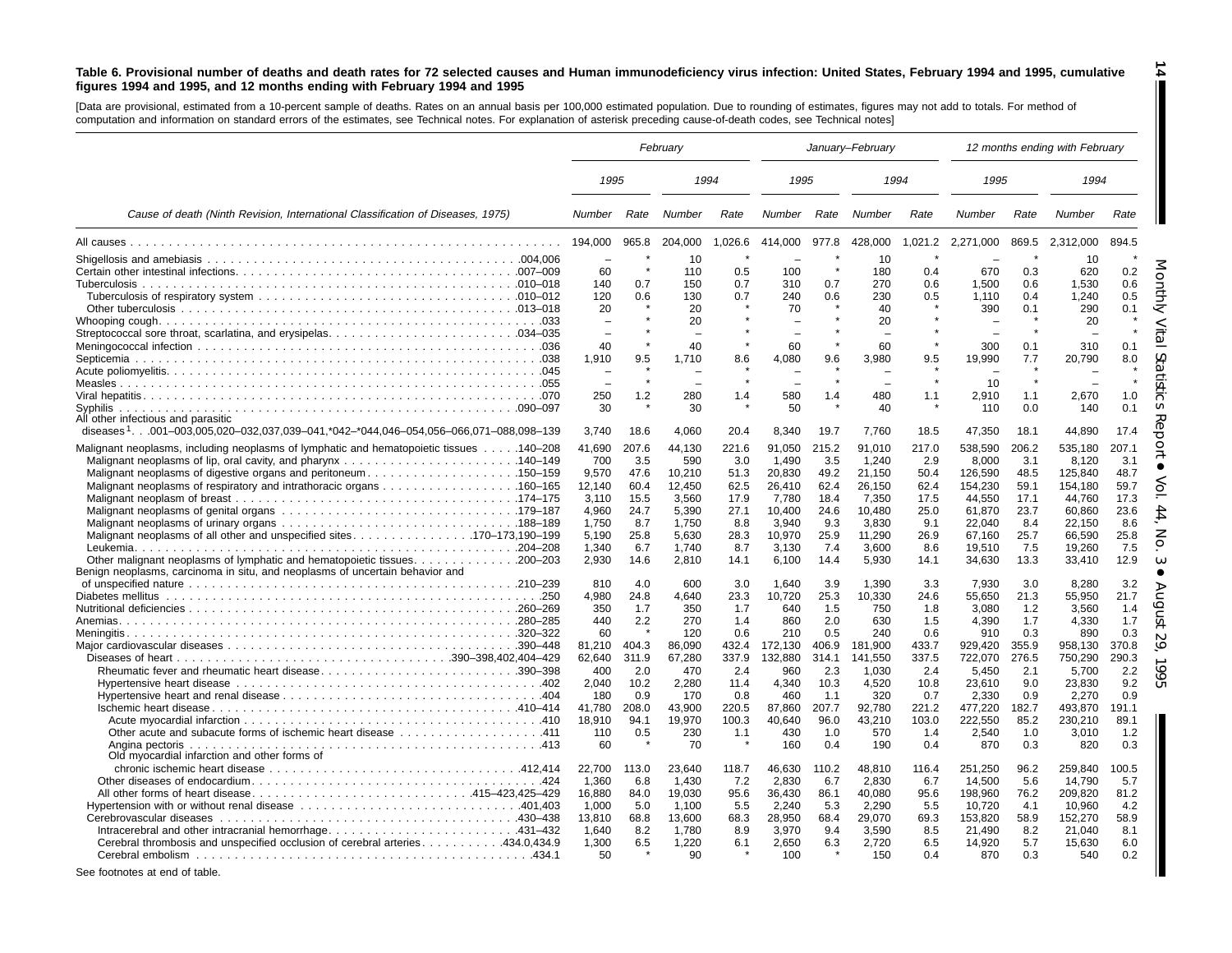#### Table 6. Provisional number of deaths and death rates for 72 selected causes and Human immunodeficiency virus infection: United States, February 1994 and 1995, cumulative figures 1994 and 1995, and 12 months ending with February 1994 and 1995-Con.

[Data are provisional, estimated from a 10-percent sample of deaths. Rates on an annual basis per 100,000 estimated population. Due to rounding of estimates, figures may not add to totals. For method of computation and information on standard errors of the estimates, see Technical notes. For explanation of asterisk preceding cause-of-death codes, see Technical notes]

|                                                                                                                                                                                                                                                               | February                                                              |                                                   |                                                                       |                                                                     |                                                                             | January-February                                                |                                                                               |                                                                 |                                                                                 |                                                                 | 12 months ending with February                                                    |                                                                 |
|---------------------------------------------------------------------------------------------------------------------------------------------------------------------------------------------------------------------------------------------------------------|-----------------------------------------------------------------------|---------------------------------------------------|-----------------------------------------------------------------------|---------------------------------------------------------------------|-----------------------------------------------------------------------------|-----------------------------------------------------------------|-------------------------------------------------------------------------------|-----------------------------------------------------------------|---------------------------------------------------------------------------------|-----------------------------------------------------------------|-----------------------------------------------------------------------------------|-----------------------------------------------------------------|
|                                                                                                                                                                                                                                                               | 1995                                                                  |                                                   | 1994                                                                  |                                                                     | 1995                                                                        |                                                                 | 1994                                                                          |                                                                 | 1995                                                                            |                                                                 | 1994                                                                              |                                                                 |
| Cause of death (Ninth Revision, International Classification of Diseases, 1975)                                                                                                                                                                               | Number                                                                | Rate                                              | Number                                                                | Rate                                                                | Number                                                                      | Rate                                                            | Number                                                                        | Rate                                                            | <b>Number</b>                                                                   | Rate                                                            | Number                                                                            | Rate                                                            |
| All other and late effects of cerebrovascular diseases 430.433.435–438<br>Atherosclerosis                                                                                                                                                                     | 10.810<br>1,600<br>2,150                                              | 53.8<br>8.0<br>10.7                               | 10.510<br>1,730<br>2,390                                              | 52.8<br>8.7<br>12.0                                                 | 22.230<br>3,250<br>4,820                                                    | 52.5<br>7.7<br>11.4                                             | 22.620<br>3,860<br>5,140                                                      | 53.9<br>9.2<br>12.2                                             | 116.550<br>16,800<br>26,010                                                     | 44.6<br>6.4<br>10.0                                             | 115.050<br>17,700<br>26,910                                                       | 44.5<br>6.8<br>10.4                                             |
| Chronic obstructive pulmonary diseases and allied conditions490–496<br>0ther chronic obstructive pulmonary diseases and allied conditions494–496                                                                                                              | 80<br>8,770<br>8,670<br>100<br>10.030<br>290<br>1.740<br>650<br>7,350 | 43.7<br>43.2<br>49.9<br>1.4<br>8.7<br>3.2<br>36.6 | 90<br>9,810<br>9,460<br>340<br>10.170<br>350<br>1.780<br>520<br>7,520 | $\star$<br>49.3<br>47.5<br>1.7<br>51.1<br>1.7<br>8.9<br>2.6<br>37.8 | 120<br>17,240<br>17,070<br>170<br>20.960<br>600<br>3.740<br>1,220<br>15,400 | 0.3<br>40.7<br>40.3<br>0.4<br>49.5<br>1.4<br>8.8<br>2.9<br>36.4 | 230<br>21.690<br>20,590<br>1,100<br>22.060<br>910<br>3.550<br>1,190<br>16.410 | 0.5<br>51.7<br>49.1<br>2.6<br>52.6<br>2.1<br>8.5<br>2.8<br>39.1 | 420<br>77,380<br>77,060<br>320<br>100.070<br>3,300<br>17.420<br>5,250<br>74,100 | 0.2<br>29.6<br>29.5<br>0.1<br>38.3<br>1.3<br>6.7<br>2.0<br>28.4 | 660<br>86.580<br>84,800<br>1,780<br>105.700<br>3,710<br>18.450<br>5,330<br>78,200 | 0.3<br>33.5<br>32.8<br>0.7<br>40.9<br>1.4<br>7.1<br>2.1<br>30.3 |
|                                                                                                                                                                                                                                                               | 510<br>20                                                             | 2.5                                               | 480<br>20                                                             | 2.4                                                                 | 1,000<br>70                                                                 | 2.4                                                             | 1,050<br>30                                                                   | 2.5<br>$\star$                                                  | 5,970<br>360                                                                    | 2.3<br>0.1                                                      | 5,500<br>460                                                                      | 2.1<br>0.2                                                      |
| Hernia of abdominal cavity and intestinal obstruction without<br>Nephritis and nephrotic syndrome, and nephrosis 580–589<br>Acute glomerulonephritis and nephrotic syndrome580–581<br>Chronic glomerulonephritis, nephritis and nephropathy, not specified as | 520<br>2.250<br>160<br>2,220<br>10                                    | 2.6<br>11.2<br>0.8<br>11.0                        | 450<br>2.130<br>270<br>2.050<br>10                                    | 2.3<br>10.7<br>1.4<br>10.3                                          | 1,100<br>4,550<br>490<br>4,740<br>40                                        | 2.6<br>10.8<br>1.2<br>11.2                                      | 1,010<br>4,210<br>450<br>4.510<br>50                                          | 2.4<br>10.0<br>1.1<br>10.7<br>$\star$                           | 6,060<br>26.000<br>2,640<br>24.930<br>230                                       | 2.3<br>10.0<br>1.0<br>9.5<br>0.1                                | 5,890<br>24.960<br>2,580<br>24.800<br>330                                         | 2.3<br>9.7<br>1.0<br>9.6<br>0.1                                 |
| Renal failure, disorders resulting from impaired renal function, and                                                                                                                                                                                          | 100                                                                   |                                                   | 80                                                                    | $\star$                                                             | 320                                                                         | 0.8                                                             | 220                                                                           | 0.5                                                             | 1,710                                                                           | 0.7                                                             | 1,620                                                                             | 0.6                                                             |
|                                                                                                                                                                                                                                                               | 2,110<br>80<br>40                                                     | 10.5                                              | 1,960<br>120<br>50                                                    | 9.8<br>0.6                                                          | 4,380<br>150<br>50                                                          | 10.3<br>0.3                                                     | 4,240<br>240<br>80                                                            | 10.1<br>0.5<br>$\pmb{\ast}$                                     | 22,990<br>940<br>370                                                            | 8.8<br>0.4<br>0.1                                               | 22,840<br>1,060<br>460                                                            | 8.8<br>0.4<br>0.2                                               |
|                                                                                                                                                                                                                                                               | 40<br>÷<br>40<br>870                                                  | 4.3                                               | 20<br>$\equiv$<br>20<br>1.060                                         | $\star$<br>5.3                                                      | 70<br>$\overline{\phantom{0}}$<br>70<br>1,930                               | $\star$<br>$\star$<br>4.6                                       | 50<br>20<br>30<br>1.990                                                       | $\star$<br>$\star$<br>4.7                                       | 360<br>40<br>320<br>11,510                                                      | 0.1<br>0.1<br>4.4                                               | 270<br>60<br>210<br>11,680                                                        | 0.1<br>Ġ<br>0.1<br>4.5                                          |
| Birth trauma, intrauterine hypoxia, birth asphyxia, and                                                                                                                                                                                                       | 1.040<br>120                                                          | 5.2<br>0.6                                        | 1.320<br>280                                                          | 6.6<br>1.4                                                          | 2,230<br>320                                                                | 5.2<br>0.7                                                      | 2.320<br>480                                                                  | 5.5<br>1.1                                                      | 14,080<br>2.230                                                                 | 5.4<br>0.9                                                      | 15,690<br>2.970                                                                   | 6.1<br>1.1                                                      |
|                                                                                                                                                                                                                                                               | 920<br>3,510<br>17,680                                                | 4.6<br>17.5<br>88.0                               | 1.040<br>3,180<br>18,770                                              | 5.2<br>16.0<br>94.3                                                 | 1.900<br>7,420<br>37,960                                                    | 4.5<br>17.5<br>89.7                                             | 1.830<br>7,420<br>38,950                                                      | 4.4<br>17.7<br>92.9                                             | 11.860<br>40,240<br>202,480                                                     | 4.5<br>15.4<br>77.5                                             | 12.720<br>40,300<br>202,030                                                       | 4.9<br>15.6<br>78.2                                             |
|                                                                                                                                                                                                                                                               | 6,360<br>2.840<br>3,520                                               | 31.7<br>14.1<br>17.5                              | 6,960<br>3.120<br>3,840                                               | 34.9<br>15.7<br>19.3                                                | 13,860<br>6.450<br>7,420                                                    | 32.8<br>15.2<br>17.5                                            | 13,760<br>5.870<br>7,890                                                      | 32.8<br>14.0<br>18.8                                            | 88.480<br>42.630<br>45,850                                                      | 33.9<br>16.3<br>17.6                                            | 88.230<br>41.030<br>47,200                                                        | 34.1<br>15.9<br>18.3                                            |
|                                                                                                                                                                                                                                                               | 2.020<br>1,820<br>240                                                 | 10.1<br>9.1<br>1.2                                | 2.450<br>2,230<br>160                                                 | 12.3<br>11.2<br>0.8                                                 | 4.610<br>3,900<br>450                                                       | 10.9<br>9.2<br>1.1                                              | 4.810<br>4,120<br>280                                                         | 11.5<br>9.8<br>0.6                                              | 30.370<br>23,470<br>2,630                                                       | 11.6<br>9.0<br>1.0                                              | 30.140<br>24,860<br>2,370                                                         | 11.7<br>9.6<br>0.9                                              |
| Human immunodeficiency virus infection <sup>2</sup> *042-*044                                                                                                                                                                                                 | 3.240                                                                 | 16.1                                              | 3,350                                                                 | 16.8                                                                | 7,210                                                                       | 17.0                                                            | 6,520                                                                         | 15.5                                                            | 41.000                                                                          | 15.7                                                            | 37,520                                                                            | 14.5                                                            |

1Includes data for deaths due to Human immunodeficiency virus infection (category numbers \*042–\*044) shown separately below; see Technical notes.

<sup>2</sup>Included in All other infectious and parasitic diseases shown above.

NOTES: Figures include all revisions received from the States. Cumulative and 12-month figures for the current year reflect revisions received for previous months, and figures for earlier years may differ from those previo adjustments for Oklahoma and Virginia, which are not included in the sample for February 1995.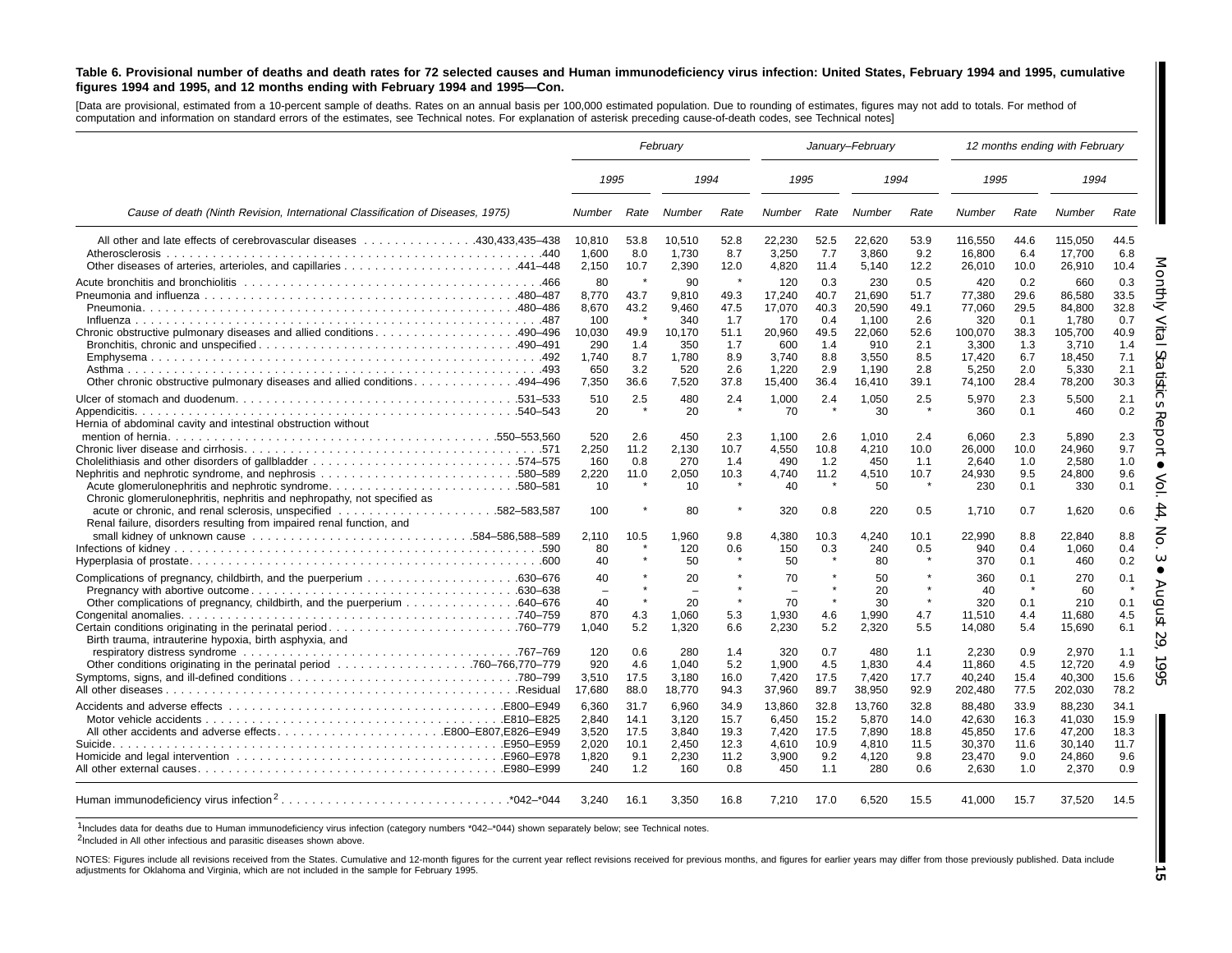#### Table 7. Provisional number of deaths and death rates for 16 selected subcategories of Malignant neoplasms, including neoplasms of lymphatic and hematopoietic tissues: United States, February 1994 and 1995, cumulative figures 1994 and 1995, and 12 months ending with February 1994 and 1995

[Data are provisional, estimated from a 10-percent sample of deaths. Rates on an annual basis per 100,000 estimated population. Due to rounding of estimates, figures may not add to totals. For method of computation and information on standard errors of the estimates, see Technical notes]

|                                                                                                      |                |              | February       |              |                |              | January-February |              |                  |              | 12 months ending with February |              |
|------------------------------------------------------------------------------------------------------|----------------|--------------|----------------|--------------|----------------|--------------|------------------|--------------|------------------|--------------|--------------------------------|--------------|
|                                                                                                      | 1995           |              | 1994           |              | 1995           |              | 1994             |              | 1995             |              | 1994                           |              |
| Cause of death (Ninth Revision, International Classification of Diseases, 1975)                      | Number         | Rate         | Number         | Rate         | Number         | Rate         | Number           | Rate         | Number           | Rate         | Number                         | Rate         |
| Malignant neoplasms, including neoplasms of lymphatic and hematopoietic tissues <sup>1</sup> 140–208 | 41,690         | 207.6        | 44,130         | 221.6        | 91,050         | 215.2        | 91.010           | 217.0        | 538,590          | 206.2        | 535,180                        | 207.1        |
|                                                                                                      | 790            | 3.9          | 790            | 4.0          | 1,780          | 4.2          | 1,790            | 4.2          | 11,170           | 4.3          | 10,510                         | 4.1          |
|                                                                                                      | 990            | 4.9          | 1,250          | 6.3          | 2,270          | 5.4          | 2,330            | 5.5          | 13,560           | 5.2          | 13,970                         | 5.4          |
| Malignant neoplasms of colon, rectum, rectosigmoid junction, and anus 153,154                        | 4,480<br>2,060 | 22.3<br>10.2 | 4,690<br>2,200 | 23.5<br>11.0 | 9,500<br>4,480 | 22.5<br>10.6 | 9,760<br>4,590   | 23.3<br>10.9 | 58,380<br>26,640 | 22.4<br>10.2 | 58,110<br>26,790               | 22.5<br>10.4 |
|                                                                                                      | 11,690         | 58.2         | 12,110         | 60.8         | 25,360         | 59.9         | 25,330           | 60.4         | 148,740          | 56.9         | 149,060                        | 57.7         |
|                                                                                                      | 450            | 2.2          | 550            | 2.8          | 1,120          | 2.6          | 1,030            | 2.4          | 7,230            | 2.8          | 6,680                          | 2.6          |
|                                                                                                      | 230            | 1.1          | 500            | 2.5          | 520            | 1.2          | 820              | 2.0          | 4,280            | 1.6          | 4,770                          | 1.8          |
| Malignant neoplasms of body of uterus and of uterus, part unspecified. 179,182                       | 470            | 2.3          | 450            | 2.3          | 990            | 2.3          | 970              | 2.3          | 5,900            | 2.3          | 5,800                          | 2.2          |
|                                                                                                      | 1,160          | 5.8          | 1,200          | 6.0          | 2,340          | 5.5          | 2,180            | 5.2          | 13,840           | 5.3          | 12,830                         | 5.0          |
|                                                                                                      | 2,970          | 14.8         | 3,030          | 15.2         | 6,240          | 14.7         | 6,030            | 14.3         | 35,950           | 13.8         | 35,430                         | 13.7         |
|                                                                                                      | 980            | 4.9          | 850            | 4.3          | 2,130          | 5.0          | 1,910            | 4.5          | 10,860           | 4.2          | 10,950                         | 4.2          |
| Malignant neoplasms of kidney and other and unspecified urinary organs. 189                          | 770            | 3.8          | 900            | 4.5          | 1,810          | 4.3          | 1,910            | 4.5          | 11,180           | 4.3          | 11,200                         | 4.3          |
| Malignant neoplasms of brain and other and unspecified parts of nervous system 191,192               | 1,000          | 5.0          | 970            | 4.9          | 1,910          | 4.5          | 2,000            | 4.8          | 12,050           | 4.6          | 11,190                         | 4.3          |
|                                                                                                      | 70             |              | 110            | 0.5          | 170            | 0.4          | 260              | 0.6          | 1,430            | 0.5          | 1,550                          | 0.6          |
|                                                                                                      | 2,040<br>820   | 10.2<br>4.1  | 1,790<br>920   | 9.0<br>4.6   | 4,120<br>1.810 | 9.7<br>4.3   | 3,750<br>920.    | 8.9<br>4.6   | 22,920<br>10,270 | 8.8<br>3.9   | 21,680<br>10,180               | 8.4<br>3.9   |

1Includes figures for subcategories not shown below.

NOTES: Figures include all revisions received from the States. Cumulative and 12-month figures for the current year reflect revisions received for previous months, and figures for earlier years may differ from those previo adjustments for Oklahoma and Virginia, which are not included in the sample for February 1995.

#### Table 8. Provisional number of deaths and death rates for injury by firearms: United States, February 1994 and 1995, cumulative figures 1994 and 1995, and 12 months ending **with February 1994 and 1995**

[Data are provisional, estimated from <sup>a</sup> 10-percent sample of deaths. Rates on an annual basis per 100,000 estimated population. Due to rounding of estimates, figures may not add to totals. For method of computation and information on standard errors of the estimates, see Technical notes]

|                                                                                 |                             |                   | February                    |                   | January-February            |                   |                             |                   |                                  |                          | 12 months ending with February   |                          |
|---------------------------------------------------------------------------------|-----------------------------|-------------------|-----------------------------|-------------------|-----------------------------|-------------------|-----------------------------|-------------------|----------------------------------|--------------------------|----------------------------------|--------------------------|
|                                                                                 | 1995                        |                   | 1994                        |                   | 1995                        |                   | 1994                        |                   | 1995                             |                          | 1994                             |                          |
| Cause of death (Ninth Revision, International Classification of Diseases, 1975) | Number                      | Rate              | Number                      | Rate              | Number                      | Rate              | Number                      | Rate              | Number                           | Rate                     | Number                           | Rate                     |
|                                                                                 | 2.560                       | 12.7              | 3.280                       | 16.5              | 5.840                       | 13.8              | 6.240                       | 14.8              | 37.970                           | 14.5                     | 38,990                           | 15.1                     |
| E922.                                                                           | 140<br>1.230<br>1,150<br>40 | 0.7<br>6.1<br>5.7 | 120<br>1.540<br>1.610<br>10 | 0.6<br>7.7<br>8.1 | 280<br>2.760<br>2.720<br>70 | 0.7<br>6.5<br>6.4 | 230<br>3.080<br>2.920<br>10 | 0.5<br>7.3<br>7.0 | 1.600<br>19.060<br>16.950<br>350 | 0.6<br>7.3<br>6.5<br>0.1 | 1.630<br>19.040<br>18,030<br>300 | 0.6<br>7.4<br>7.0<br>0.1 |

NOTES: Figures include all revisions received from the States. Cumulative and 12-month figures for the current year reflect revisions received for previous months, and figures for earlier years may differ from those previo adjustments for Oklahoma and Virginia, which are not included in the sample for February 1995.

<u>ේ</u>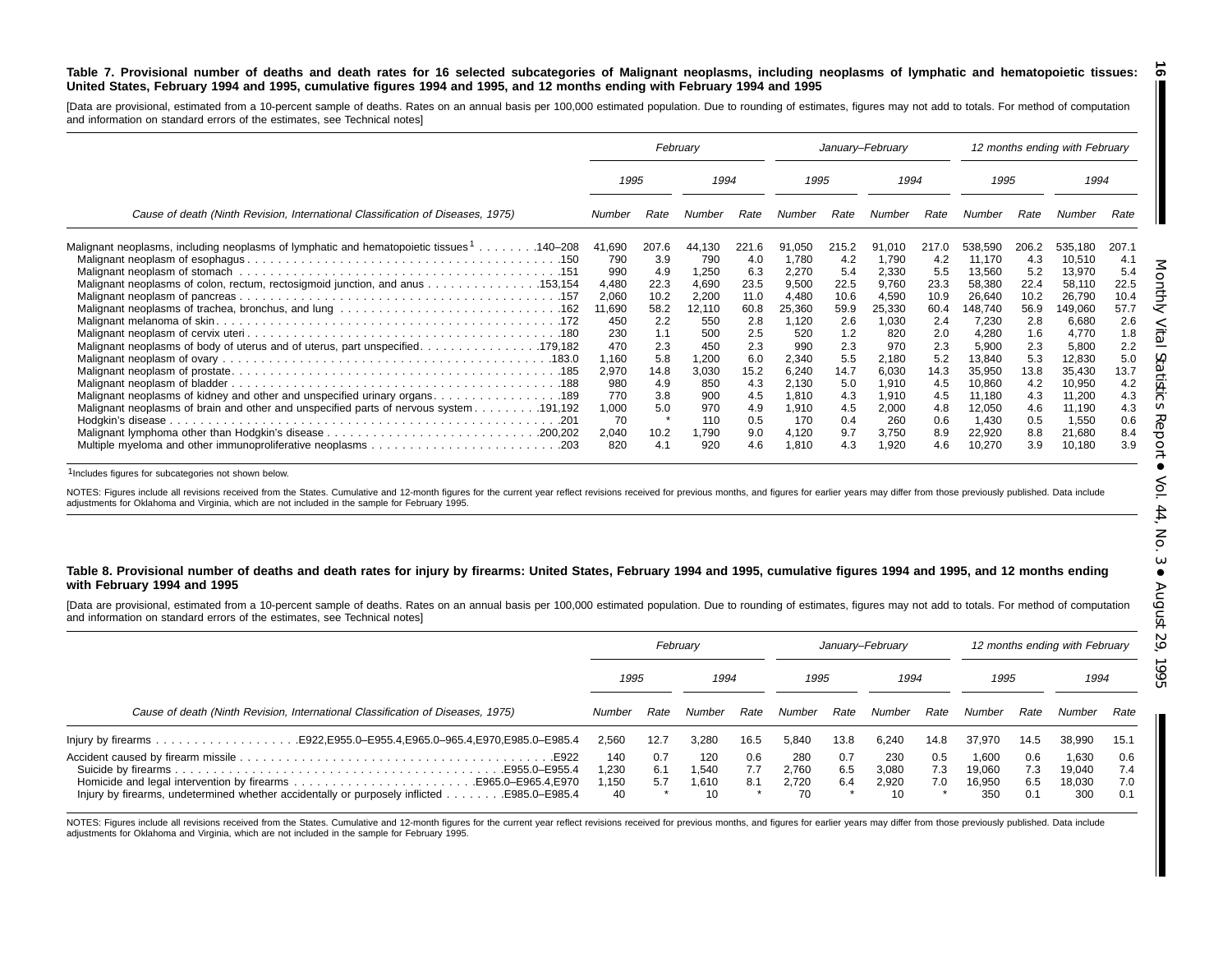#### Table 9. Provisional number of deaths under 1 year and infant mortality rates, by age and for 10 selected causes: United States, February 1994 and 1995, cumulative figures **1994 and 1995, and 12 months ending with February 1994 and 1995**

[Data are provisional, estimated from <sup>a</sup> 10-percent sample of deaths. Rates on an annual basis per 100,000 live births. Due to rounding of estimates, figures may not add to totals. For method of computation and information on standard errors of the estimates, see Technical notes]

|                                                                                         | February                                               |                                |                                                         | January-February                        |                                                            |                                         |                                                              | 12 months ending with February                   |                                                                      |                                                                      |                                                                       |                                                                        |
|-----------------------------------------------------------------------------------------|--------------------------------------------------------|--------------------------------|---------------------------------------------------------|-----------------------------------------|------------------------------------------------------------|-----------------------------------------|--------------------------------------------------------------|--------------------------------------------------|----------------------------------------------------------------------|----------------------------------------------------------------------|-----------------------------------------------------------------------|------------------------------------------------------------------------|
|                                                                                         | 1995                                                   |                                | 1994                                                    |                                         | 1995                                                       |                                         | 1994                                                         |                                                  | 1995                                                                 |                                                                      | 1994                                                                  |                                                                        |
| Age and cause of death (Ninth Revision, International Classification of Diseases, 1975) | Number                                                 | Rate                           | Number                                                  | Rate                                    | Number                                                     | Rate                                    | Number                                                       | Rate                                             | Number                                                               | Rate                                                                 | Number                                                                | Rate                                                                   |
|                                                                                         | 2,400                                                  | 808.3                          | 2,900                                                   | 953.7                                   | 5.100                                                      | 799.6                                   | 5.400                                                        | 835.7                                            | 31.100                                                               | 786.2                                                                | 33,100                                                                | 825.4                                                                  |
|                                                                                         | 1,510<br>870                                           | 516.3<br>297.5                 | 1,800<br>1,080                                          | 596.4<br>357.9                          | 3,210<br>1.870                                             | 506.3<br>294.9                          | 3,230<br>2.170                                               | 500.9<br>336.5                                   | 19,630<br>11.450                                                     | 496.5<br>289.6                                                       | 21,420<br>11,670                                                      | 534.3<br>291.1                                                         |
| Birth trauma                                                                            | 20<br>40<br>490<br>270<br>-<br>10<br>100<br>620<br>230 | 167.5<br>92.3<br>212.0<br>78.6 | 40<br>20<br>610<br>320<br>20<br>60<br>190<br>670<br>300 | 202.1<br>106.0<br>63.0<br>222.0<br>99.4 | 40<br>80<br>1.100<br>660<br>10<br>90<br>200<br>.200<br>530 | 173.5<br>104.1<br>31.5<br>189.3<br>83.6 | 50<br>70<br>∣.140<br>650<br>50<br>120<br>300<br>∣.100<br>770 | 176.8<br>100.8<br>18.6<br>46.5<br>170.6<br>119.4 | 240<br>450<br>6.740<br>3,870<br>180<br>520<br>,460<br>7,810<br>3.370 | 6.1<br>11.4<br>170.5<br>97.9<br>4.6<br>13.2<br>36.9<br>197.5<br>85.2 | 220<br>430<br>6,700<br>4,130<br>180<br>670<br>2,070<br>8,340<br>4,280 | 5.5<br>10.7<br>167.7<br>103.0<br>4.5<br>16.7<br>51.6<br>208.0<br>106.8 |

NOTES: Figures include all revisions received from the States. Cumulative and 12-month figures for the current year reflect revisions received for previous months, and figures for earlier years may differ from those previo adjustments for Oklahoma and Virginia, which are not included in the sample for February 1995.

**17**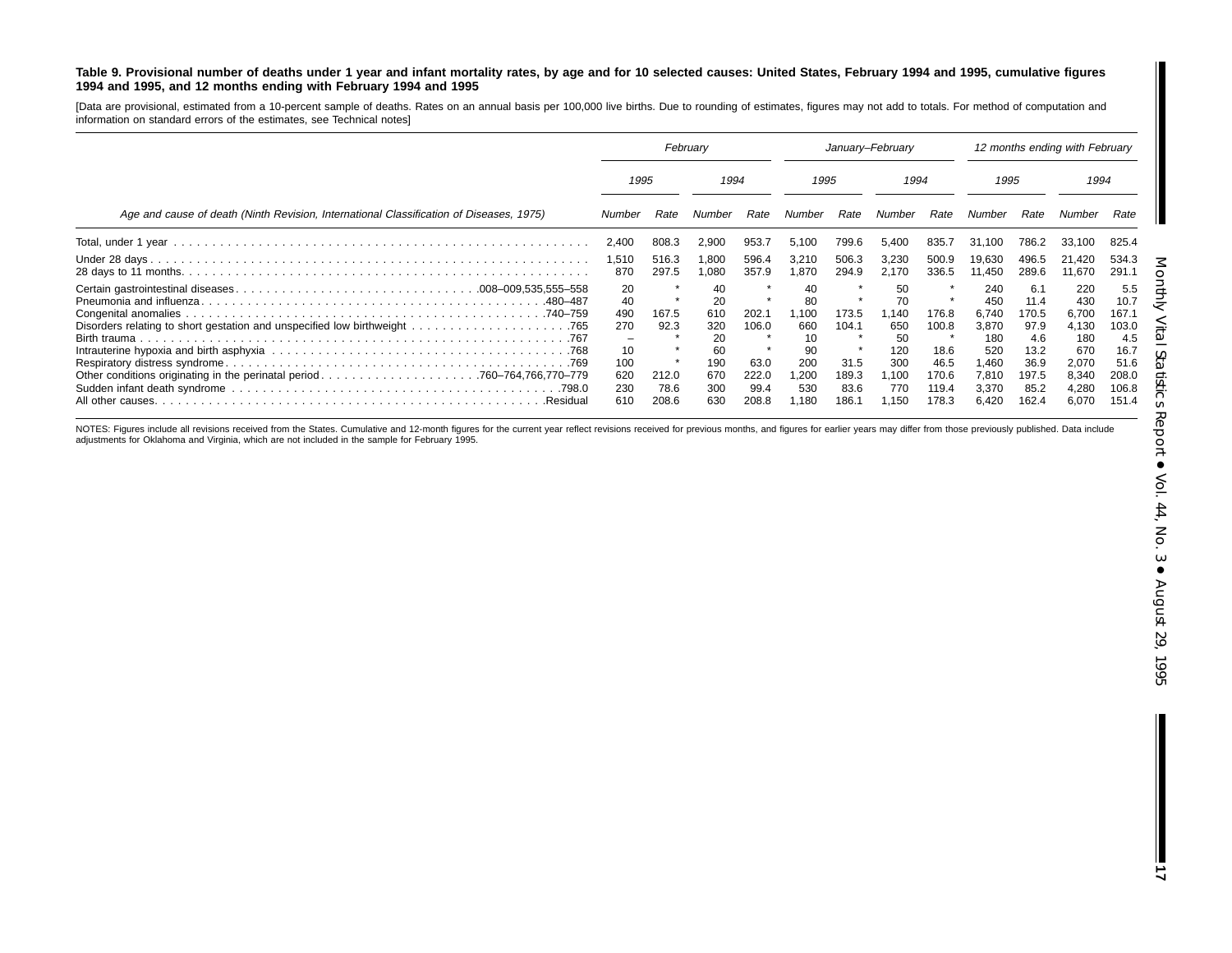# **Technical notes**

# **Nature and sources of data**

Data in this report are provisional unless otherwise specified and include only events occurring within the United States (50 States and the District of Columbia). Mortality data exclude fetal deaths. Data for the Commonwealth of Puerto Rico are not included in the U.S. totals.

Birth, death, and infant death figures in tables 2 and 4 for each State are estimates by State of residence. These estimates are derived by applying adjustment ratios to the actual counts of certificates for all events occurring in the State and received in registration offices during a 1-month period regardless of date of the event. The adjustment ratios for each data year represent the observed relationship between final State occurrence and residence figures for the three most recent years for which final data were available and are expressed as a single ratio for each State. As in previous years, monthly State marriage and divorce figures represent the actual count of all events occurring in the State (State of occurrence) that were received in the registration offices during the 1-month period. Delay in the receipt of certificates in a registration office may result in a low State figure for a given month followed by a high figure for the month(s) in which the delayed records are received. Data for previous months and cumulative data include revised figures received from the States.

Figures for births, deaths, and infant deaths for California in tables 2 and 4 contain adjustments for varying lengths of State reporting periods. Figures for Texas for all events shown in tables 2–4 also are adjusted for varying lengths of State reporting periods. The figures for both States are adjusted by the ratio between the number of days in the data month and the number of days in the State reporting period. The adjusted figures are included in the U.S. totals shown elsewhere in this report.

U.S. totals for births, deaths, and infant deaths are based on the State estimates by State of residence and, therefore, in effect, exclude events to nonresidents of the United States. Events to nonresidents of the United States are included in all marriage and divorce figures. The effect of excluding events to nonresidents from the U.S. totals is small.

# Provisional totals for the United States include estimates for State data shown as not available. Provisional totals for births and marriages for the entire United States include adjustments for observed differences between provisional and final monthly figures.

Divorce figures include reported annulments. The monthly national divorce estimate is obtained by multiplying the total for the reporting areas by the ratio observed between the most recent final annual divorce total for the United States and the provisional total for the reporting areas combined.

*Random variation*—Although the counts in this report are not subject to sampling variability (except the Current Mortality Sample), they may be affected by random variation. When the number of events is small and the probability of such an event is small, considerable caution must be observed in interpreting the data. Such infrequent events may be assumed to follow a Poisson probability distribution. For this distribution a simple approximation may be used to estimate the random variation as follows:

If *N* is the number of events in the population and *R* is the corresponding rate, the chances are 19 in 20 that

1. 
$$
N - 2\sqrt{N}
$$
 and  $N + 2\sqrt{N}$ 

covers the ''true'' number of events.

2. 
$$
R-2
$$
  $\frac{R}{\sqrt{N}}$  and  $R+2$   $\frac{R}{\sqrt{N}}$ 

covers the ''true'' rate.

If the rate  $R_1$  corresponding to  $N_1$ events is compared with the rate  $R_2$  corresponding to  $N_2$  events, the difference between the two rates may be regarded as statistically significant at the 0.05 level if it exceeds

$$
2\sqrt{\frac{R_1^2}{N_1} + \frac{R_2^2}{N_2}}
$$

Additional information on random variation in numbers of events, rates, and ratios may be found in the technical appendixes of *Vital Statistics of the United States, 1990, Volumes I and II.*

**Rates**

Rates are on an annual basis and, except for infant mortality rates, are per 1,000 or 100,000 estimated population residing in the United States. The populations used for computing these rates are furnished by the U.S. Bureau of the Census. Rates shown in this report beginning with 1992 were computed using populations based on the 1990 Census enumeration comparable to those used for final data. Monthly rates are based on populations estimated for the specific month. Year-to-date rates are averages of monthly rates that have been weighted by the number of days in the corresponding months. Rates for 12-month periods are the sum of events for the period per population estimated at the midpoint of the period.

Infant mortality rates are deaths under 1 year of age for the specified period (monthly, year-to-date, or 12-month period) per 1,000 or 100,000 live births. Births used for computing monthly and year-to-date infant mortality rates are adjusted for monthly variation in the number of births. Births used to compute 12-month rates do not contain this adjustment. Births used for computing infant mortality rates are not corrected for observed differences between provisional and final monthly figures as described earlier in ''Nature and sources of data.'' Because monthly infant mortality rates are based on relatively few events, they are highly variable. Therefore, comparisons of monthly infant mortality rates should be interpreted cautiously; see ''Random variation.''

Age-adjusted death rates are used to compare relative mortality risks across groups and over time. However, they should be viewed as constructs or indexes rather than as direct or actual measures of mortality risk. Statistically, they are weighted averages of the age-specific death rates, where the weights represent the fixed population proportions by age. See chapter 5 of an earlier report (1). The age-adjusted death rates presented in this report were computed by the direct method, that is, by applying age-specific death rates to the U.S. standard million population (2). See also chapter 10 of an earlier report (1). Age groups in table 5 were used to compute the age-adjusted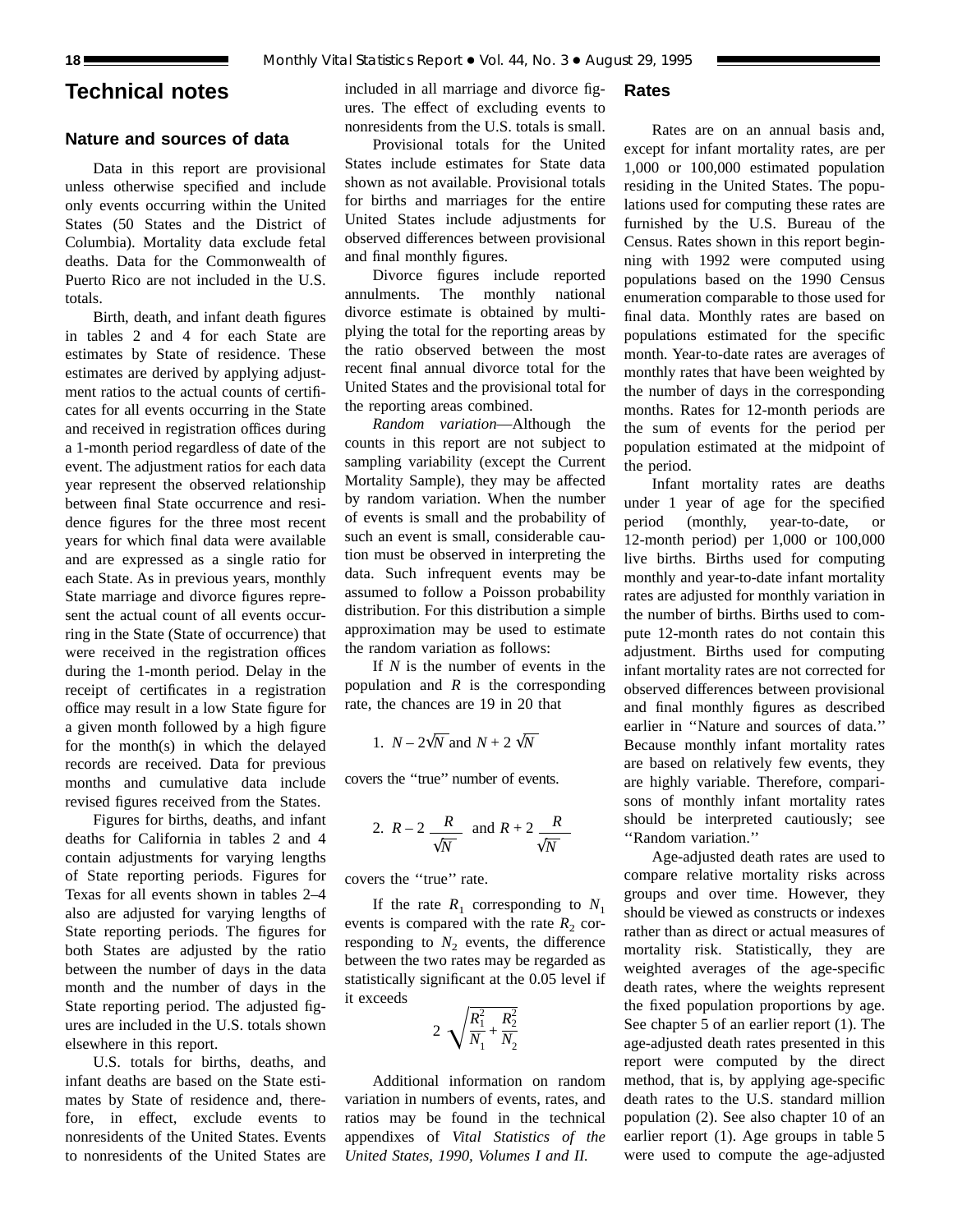rates shown in that table. It is important not to compare age-adjusted rates with crude rates.

## **Current Mortality Sample**

The Current Mortality Sample (CMS) is a 10-percent systematic sample of death certificates drawn each month after the certificates are counted in the State registration offices. Deaths and death rates for the United States by age, race, sex, and cause are estimated based on the sample. Because of the additional time required to select and process the certificates, data based on the CMS are published 1 month after publication of the U.S. and State counts. Complete information concerning the underlying cause of death sometimes is not available when the sample is drawn. As a result estimates based on sample counts for certain causes are biased. Correction for bias is not made in this report but is made in the annual summary (issue number 13 in this series) each year.

Estimated numbers of deaths based on the sample were proportionately adjusted to be consistent with estimates based on the count of death certificates received in State registration offices.

*HIV infection*—Beginning with data for 1987, the National Center for Health Statistics introduced category numbers \*042–\*044 for classifying and coding Human immunodeficiency virus (HIV) infection. The asterisks before the category numbers indicate that these codes

are not part of the *Ninth Revision, International Classification of Diseases.* Deaths classified to these categories are included in All other infectious and parasitic diseases in the List of 72 Selected Causes of Death and are also shown separately at the bottom of table 6.

*Sampling variability*—Because the estimates of deaths and death rates presented in this report with the exception of total deaths and deaths under 1 year are based on a sample of death certificates, they are subject to sampling variability. The estimated relative standard error in the following table is a measure of the

**Relative standard errors for estimated numbers of deaths from the Current Mortality Sample expressed as a percent of the estimate**

|                                      | Relative standard error<br>of estimate (as percent) |                                               |  |  |  |  |  |  |
|--------------------------------------|-----------------------------------------------------|-----------------------------------------------|--|--|--|--|--|--|
| <b>Estimated number</b><br>of deaths | 170,000<br>estimated<br>deaths<br>each month        | 2,000,000<br>estimated<br>deaths<br>each year |  |  |  |  |  |  |
|                                      | 94.9                                                | 94.9                                          |  |  |  |  |  |  |
| 20                                   | 67.1                                                | 67.1                                          |  |  |  |  |  |  |
| 50.                                  | 42.4                                                | 42.4                                          |  |  |  |  |  |  |
| 100                                  | 30.0                                                | 30.0                                          |  |  |  |  |  |  |
| 200                                  | 212                                                 | 212                                           |  |  |  |  |  |  |
| 500                                  | 13.4                                                | 13.4                                          |  |  |  |  |  |  |
| 1.000                                | 9.5                                                 | 9.5                                           |  |  |  |  |  |  |
| 2,000                                | 6.7                                                 | 67                                            |  |  |  |  |  |  |
| 5.000                                | 42                                                  | 42                                            |  |  |  |  |  |  |
| 10,000                               | 2.9                                                 | 3.0                                           |  |  |  |  |  |  |
| 20,000                               | 2.0                                                 | 2.1                                           |  |  |  |  |  |  |
| 50.000                               | 1.1                                                 | 1.3                                           |  |  |  |  |  |  |
| $100,000$                            | 0.6                                                 | 0.9                                           |  |  |  |  |  |  |
| $200,000$                            |                                                     | 0.6                                           |  |  |  |  |  |  |
| $500,000$                            |                                                     | 04                                            |  |  |  |  |  |  |
| $1,000,000$                          |                                                     | 0 2                                           |  |  |  |  |  |  |
|                                      |                                                     |                                               |  |  |  |  |  |  |

sampling error of the estimated number of deaths (or of the estimated death rate) expressed as a percent of the estimate. The first column refers to monthly estimates; the second to annual; cumulative year-to-date totals fall between the two.

The chances are about 2 in 3 that the percent difference between an estimate and the result of a complete count is less than the percent shown. The chances are about 19 in 20 that the percent difference is less than twice the percent shown. A figure based on 100 or fewer estimated deaths has a relative standard error of 30 percent or more and is, therefore, considered unreliable. A rate based on 100 or fewer estimated deaths has been replaced by an asterisk.

Unless otherwise specified comparisons made in the text between death rates based on the CMS were statistically significant at the 0.05 level of significance. Lack of comment in the text about any two rates does not mean that the difference was tested and found not to be significant at this level.

## **References**

1. Feinleib M, Zarate AO, eds. Reconsidering age adjustment procedures: Workshop proceedings. National Center for Health Statistics. Vital Health Stat 4(29). 1992.

2. Grove RD, Hetzel AM. Vital statistics rates in the United States, 1940–1960. Public Health Service. Washington: National Center for Health Statistics. 1968.